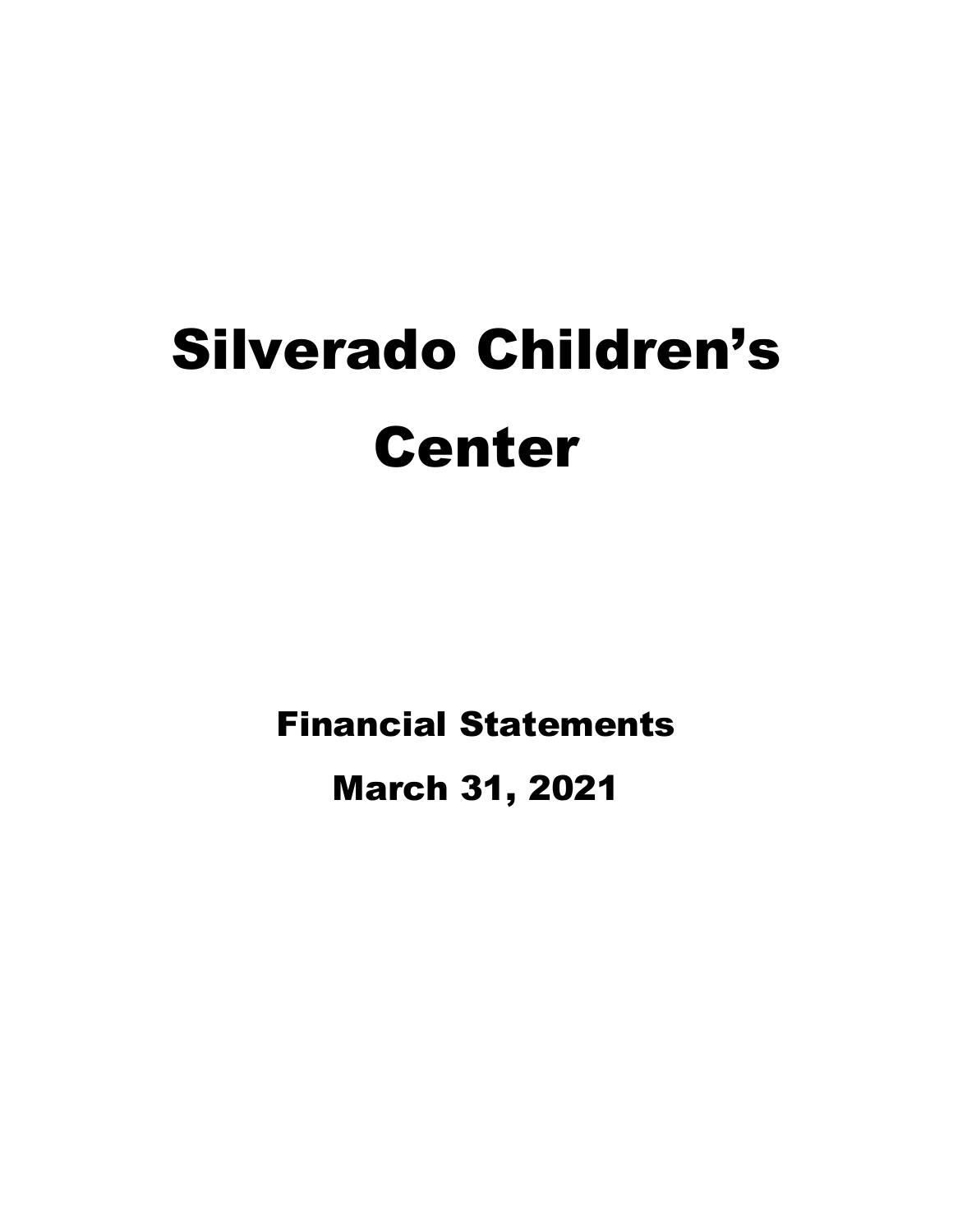**Cash Basis** Cash Basis **March 2021** 

|                                                        | <b>Mar 21</b> | Jul '20 - Mar 21 |
|--------------------------------------------------------|---------------|------------------|
| <b>Ordinary Income/Expense</b>                         |               |                  |
| <b>Income</b>                                          |               |                  |
| 4010 Donations                                         |               |                  |
| 4012 Animal Care Donations<br>6962 Animal Care Expense | 0.00          | $-32.75$         |
| 4012 · Animal Care Donations - Other                   | 0.00          | 135.41           |
|                                                        |               |                  |
| Total 4012 Animal Care Donations                       | 0.00          | 102.66           |
| 4010 Donations - Other                                 | 0.00          | 2,458.36         |
| Total 4010 Donations                                   | 0.00          | 2,561.02         |
| 4040 Grants                                            |               |                  |
| 4046 CARES Act Grant                                   | 0.00          | 10,675.00        |
| 4044 CSCP Grant *Restrictive*                          | 0.00          | 3,772.47         |
| Total 4040 Grants                                      | 0.00          | 14,447.47        |
| 4050 Late Payment Fees                                 | 0.00          | $-40.00$         |
| 4080 Registration Fees                                 | 700.00        | 3,175.00         |
| 4090 · Tuition                                         |               |                  |
| 4091 · Paypal Fees                                     | 1,736.72      | 1,109.70         |
| 4090 Tuition - Other                                   | 27,883.04     | 136,337.93       |
| Total 4090 Tuition                                     | 29,619.76     | 137,447.63       |
| <b>Total Income</b>                                    | 30,319.76     | 157,591.12       |
| <b>Expense</b>                                         |               |                  |
| 6969 · Playground Project                              | 0.00          | 86.04            |
| 6000 Advertising                                       | 0.00          | 455.56           |
| 6020 Auto Expense                                      |               |                  |
| $6022 \cdot Gas$                                       | 0.00          | 85.28            |
| 6025 · Repairs & Maintenance                           | 0.00          | 129.06           |
| Total 6020 · Auto Expense                              | 0.00          | 214.34           |
| 6050 · Bank Service Charges                            | 0.00          | 12.00            |
| 6090 Dues & Subscriptions                              | 193.31        | 985.36           |
| 6200 · Insurance Expense                               |               |                  |
| 6203 Health                                            | 472.52        | 4,282.07         |
| 6202 · Worker's Comp                                   | 0.00          | 1,015.11         |
| Total 6200 · Insurance Expense                         | 472.52        | 5,297.18         |
| 6550 Office Expense                                    |               |                  |
| 6958 Staff Gift                                        | 148.51        | 554.17           |
| 6957 · Furniture                                       | 139.99        | 348.96           |
| 6555 · Health & Safety                                 | 240.75        | 425.07           |
| 6554 · Paper Products<br>6551 Internet Access          | 0.00<br>32.10 | 302.24<br>715.88 |
| 6552 Office Supplies                                   | 0.00          | 553.31           |
| 6553 Website                                           | 0.00          | 1,025.73         |
| 6550 Office Expense - Other                            | 124.64        | 311.55           |
| Total 6550 · Office Expense                            | 685.99        | 4,236.91         |
|                                                        |               |                  |
| 6640 · Legal & Prof Fees                               |               |                  |
| $6642 \cdot$ Legal                                     | 0.00          | 345.00           |
| 6644 · Bookkeeping                                     | 596.25        | 6,419.50         |
| Total 6640 · Legal & Prof Fees                         | 596.25        | 6,764.50         |
| 6790 · Salaries & Wages                                |               |                  |
| 6793 Director                                          | 4,342.00      | 37,772.68        |
| $6792 \cdot$ Staff                                     | 6,658.99      | 52,556.33        |
| Total 6790 · Salaries & Wages                          | 11,000.99     | 90,329.01        |
|                                                        |               |                  |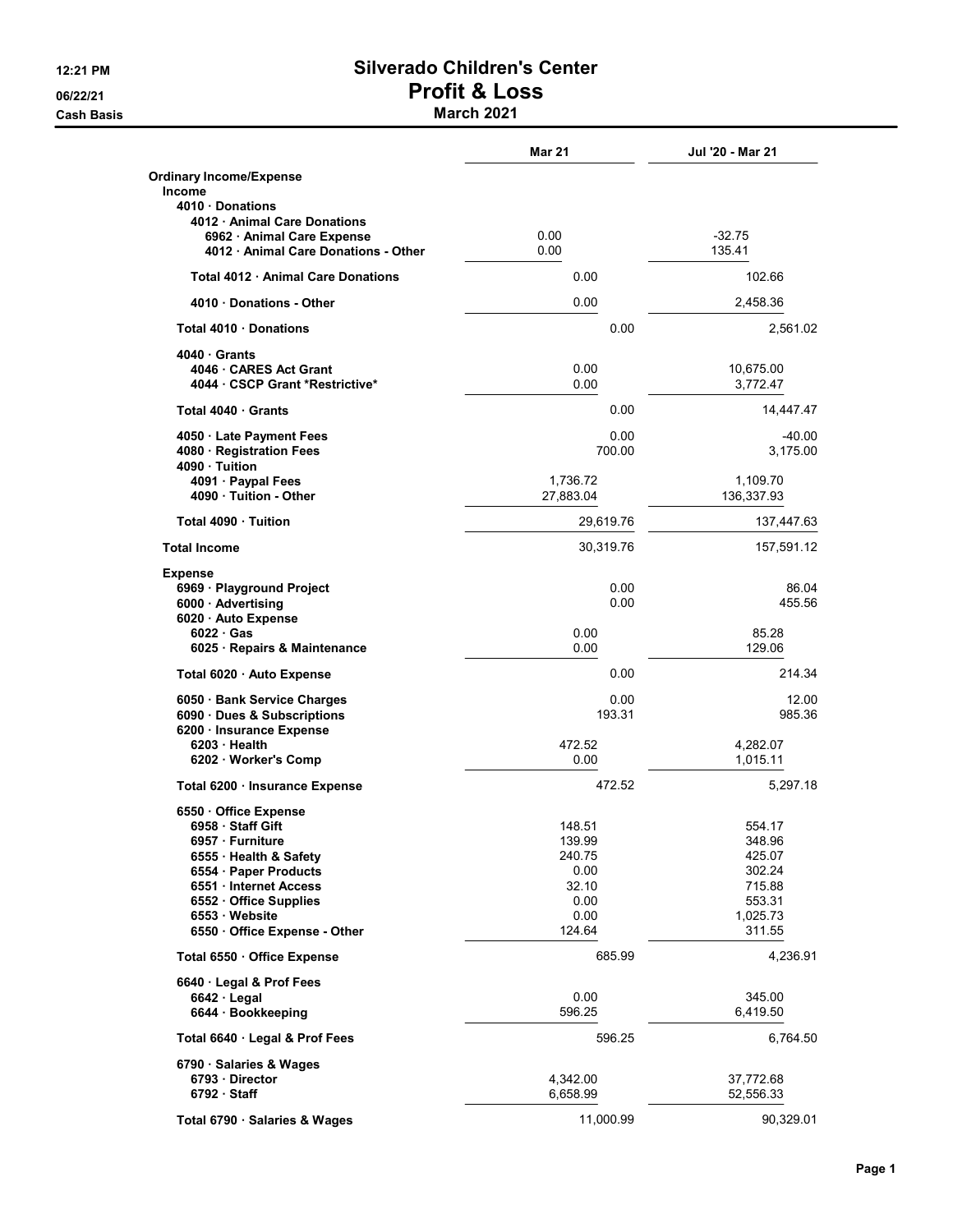#### 12:21 PM **Silverado Children's Center** 06/22/21 Profit & Loss **Cash Basis** Cash Basis **March 2021**

|                                      | <b>Mar 21</b> | Jul '20 - Mar 21 |
|--------------------------------------|---------------|------------------|
| 6800 · Payroll Expenses              |               |                  |
| 6806 · Payroll Processing Fees       | 140.00        | 1,043.84         |
| 6801 ETT                             | 0.00          | 14.93            |
| 6803 Medicare                        | 157.63        | 1.296.38         |
| 6804 · Social Security               | 0.00          | 4,623.34         |
|                                      | 224.44        |                  |
| 6805 · SUI                           |               | 793.25           |
| 6800 · Payroll Expenses - Other      | 680.61        | 1,026.13         |
| Total 6800 · Payroll Expenses        | 1.202.68      | 8,797.87         |
| 6820 Postage                         | 0.00          | 95.60            |
| 6840 · Professional Development      | 650.00        | 540.00           |
| 6900 · Repairs & Mtce                |               |                  |
| 6908 OC Parks Inspection Corrections | 0.00          | 73.98            |
| 6901 · Building/Grounds              | 512.87        | 7,364.89         |
| 6905 · Janitorial                    | 19.27         | 6,936.90         |
| 6900 · Repairs & Mtce - Other        | $-160.62$     | 887.95           |
| Total 6900 · Repairs & Mtce          | 371.52        | 15,263.72        |
| 6940 Utilities                       |               |                  |
| 6941 Gas & Electric                  | 302.50        | 2,285.12         |
| 6943 Trash                           | 120.79        | 1,104.09         |
| Total 6940 Utilities                 | 423.29        | 3,389.21         |
| 6950 Program Expense                 |               |                  |
| 6956 · Consumables/Art Supplies      | 0.00          | 695.84           |
|                                      |               |                  |
| 6951 · Animal Supplies               | 0.00          | 1,497.37         |
| 6952 Curriculum Supp/Non Consumable  | 19.18         | 203.50           |
| 6954 Outdoor Items                   | 0.00          | 278.62           |
| 6955 Snacks/Food                     | 215.02        | 2,002.09         |
| 6950 · Program Expense - Other       | 0.00          | 12.99            |
| Total 6950 · Program Expense         | 234.20        | 4,690.41         |
| 6970 · Telephone                     | 35.30         | 1,694.17         |
| 6980 Travel & Entertainment          |               |                  |
| $6983 \cdot Meals$                   | 53.23         | 460.40           |
| 6980 Travel & Entertainment - Other  | 0.00          | 30.22            |
| Total 6980 Travel & Entertainment    | 53.23         | 490.62           |
| <b>Total Expense</b>                 | 15,919.28     | 143,342.50       |
| <b>Net Ordinary Income</b>           | 14,400.48     | 14,248.62        |
| <b>Other Income/Expense</b>          |               |                  |
| <b>Other Income</b>                  |               |                  |
| 7010 Interest Income                 | 0.00          | 0.72             |
| <b>Total Other Income</b>            | 0.00          | 0.72             |
| <b>Net Other Income</b>              | 0.00          | 0.72             |
| Net Income                           | 14,400.48     | 14,249.34        |
|                                      |               |                  |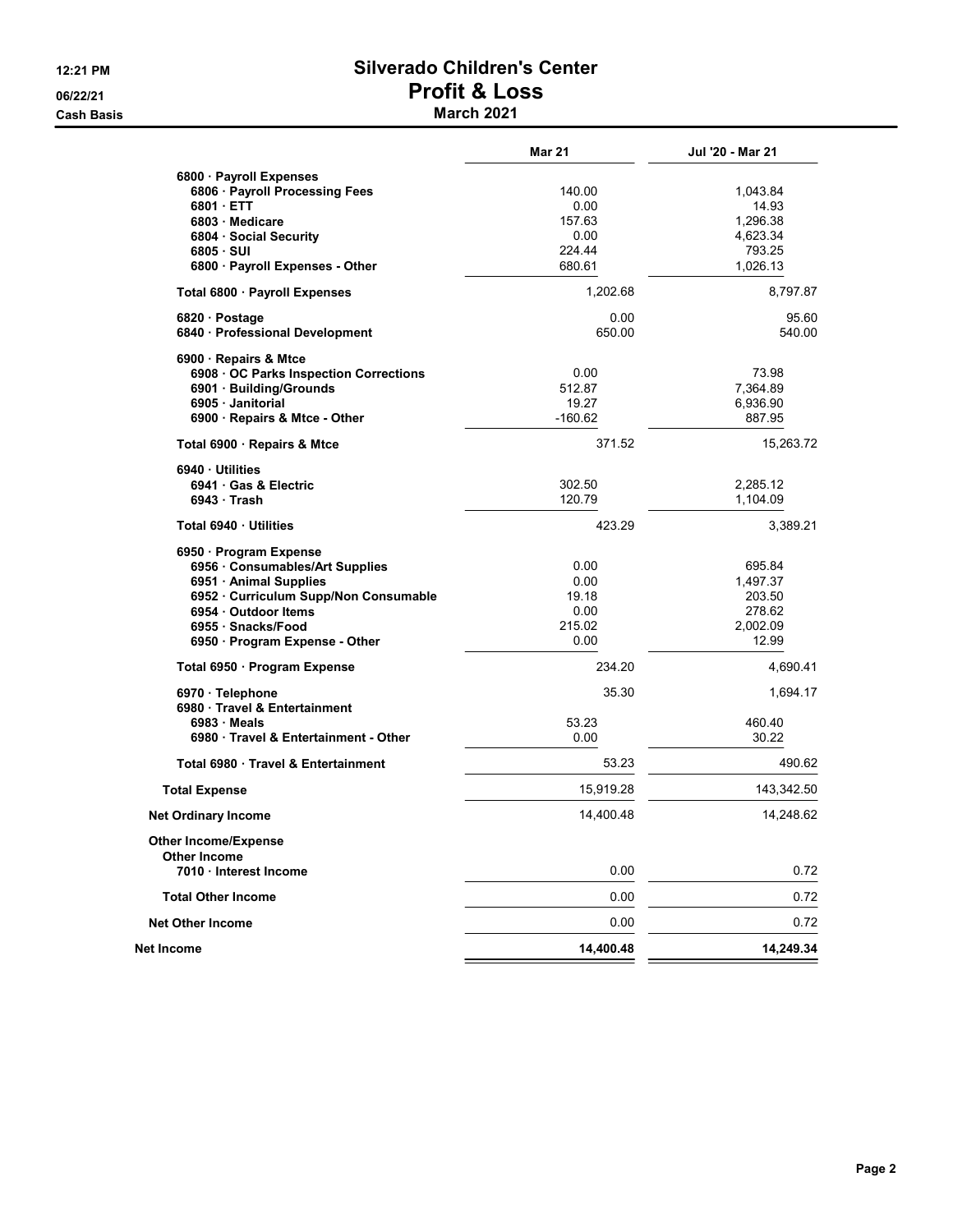Cash Basis July 2020 through March 2021

|                                                | <b>Jul 20</b> | Aug 20    | Sep 20    | <b>Oct 20</b> |
|------------------------------------------------|---------------|-----------|-----------|---------------|
| <b>Ordinary Income/Expense</b>                 |               |           |           |               |
| <b>Income</b>                                  |               |           |           |               |
| 4010 Donations<br>4012 · Animal Care Donations |               |           |           |               |
| 6962 · Animal Care Expense                     | 0.00          | 0.00      | 0.00      | 0.00          |
| 4012 Animal Care Donations - Other             | 0.00          | 0.00      | 50.41     | 85.00         |
| Total 4012 Animal Care Donations               | 0.00          | 0.00      | 50.41     | 85.00         |
|                                                |               |           |           |               |
| 4010 Donations - Other                         | 450.00        | 0.00      | 1,000.00  | 632.06        |
| Total 4010 Donations                           | 450.00        | 0.00      | 1,050.41  | 717.06        |
| 4040 Grants                                    |               |           |           |               |
| 4046 CARES Act Grant                           | 0.00          | 0.00      | 0.00      | 0.00          |
| 4044 · CSCP Grant *Restrictive*                | 3,950.27      | $-177.80$ | 0.00      | 0.00          |
| Total 4040 Grants                              | 3,950.27      | $-177.80$ | 0.00      | 0.00          |
| 4050 · Late Payment Fees                       | 0.00          | 0.00      | 0.00      | 0.00          |
| 4080 · Registration Fees                       | 550.00        | 900.00    | 250.00    | 400.00        |
| 4090 · Tuition                                 |               |           |           |               |
| 4091 Paypal Fees                               | $-37.55$      | $-71.44$  | $-90.46$  | $-125.09$     |
| 4090 · Tuition - Other                         | 8,125.29      | 9,369.63  | 20,871.46 | 12,665.90     |
| Total 4090 · Tuition                           | 8,087.74      | 9,298.19  | 20,781.00 | 12,540.81     |
| <b>Total Income</b>                            | 13,038.01     | 10,020.39 | 22,081.41 | 13,657.87     |
| <b>Expense</b>                                 |               |           |           |               |
| 6969 · Playground Project                      | 0.00          | 0.00      | 0.00      | 0.00          |
| 6000 · Advertising                             | 25.17         | 185.33    | 112.18    | 132.88        |
| 6020 Auto Expense<br>$6022 \cdot Gas$          | 0.00          | 0.00      | 0.00      | 25.55         |
| 6025 · Repairs & Maintenance                   | 0.00          | 0.00      | 0.00      | 0.00          |
| Total 6020 · Auto Expense                      | 0.00          | 0.00      | 0.00      | 25.55         |
| 6050 · Bank Service Charges                    | 0.00          | 0.00      | 0.00      | 12.00         |
| 6090 Dues & Subscriptions                      | 196.96        | 90.97     | 62.97     | 86.25         |
| 6200 · Insurance Expense                       |               |           |           |               |
| 6203 · Health                                  | 491.36        | 407.71    | 491.36    | 491.36        |
| 6202 · Worker's Comp                           | 0.00          | 835.75    | 752.18    | 0.00          |
| Total 6200 Insurance Expense                   | 491.36        | 1,243.46  | 1,243.54  | 491.36        |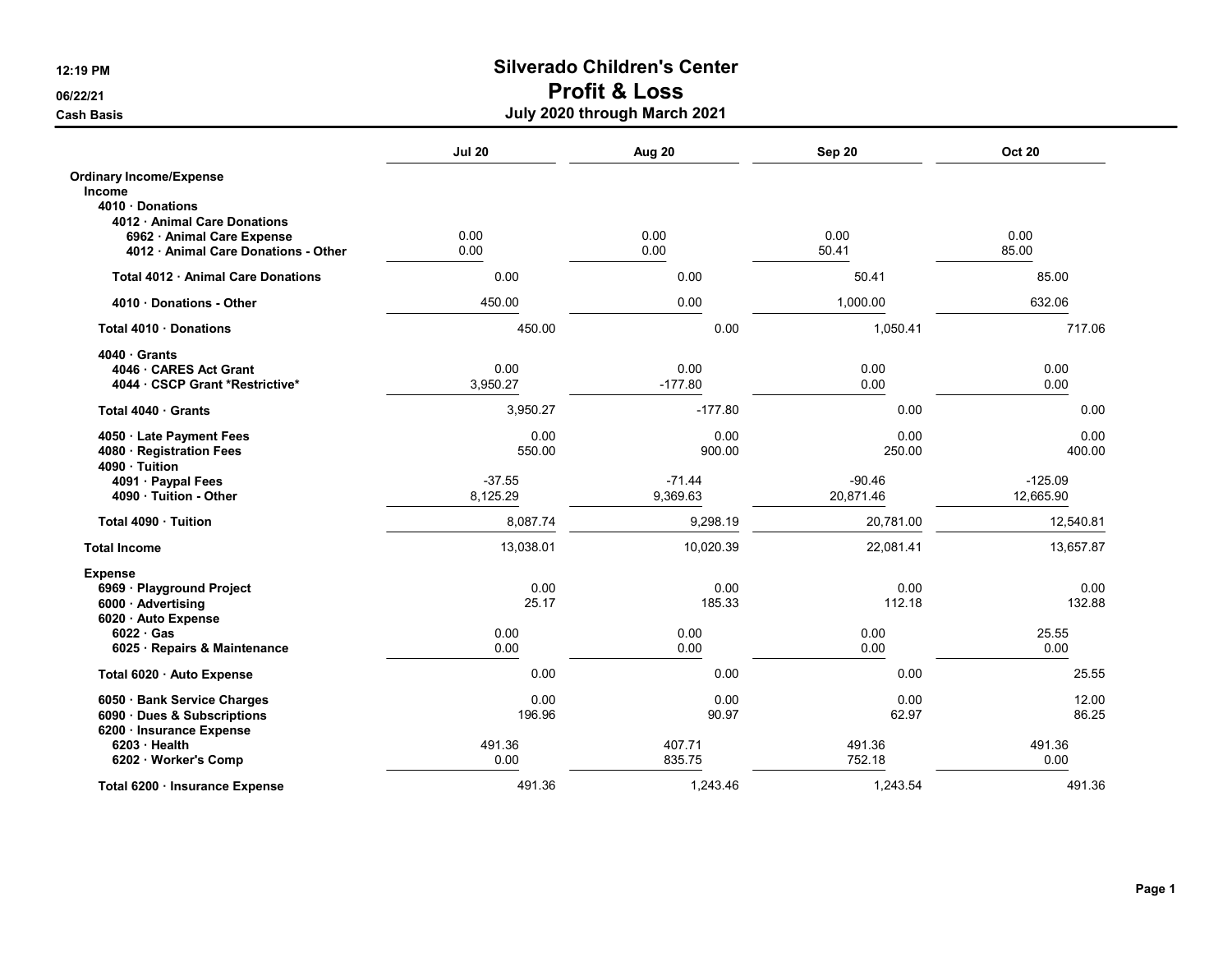|                                      | <b>Jul 20</b> | Aug 20    | Sep 20    | <b>Oct 20</b> |
|--------------------------------------|---------------|-----------|-----------|---------------|
| 6550 Office Expense                  |               |           |           |               |
| 6958 Staff Gift                      | 0.00          | 180.68    | 29.79     | 45.95         |
| 6957 Furniture                       | 0.00          | 0.00      | 0.00      | 19.64         |
| 6555 · Health & Safety               | 0.00          | 73.34     | 26.33     | 0.00          |
| 6554 · Paper Products                | 0.00          | 59.41     | 61.77     | 0.00          |
| 6551 Internet Access                 | 64.20         | 64.20     | 64.20     | 64.20         |
| 6552 · Office Supplies               | 21.53         | 0.00      | 139.58    | 0.00          |
| 6553 Website                         | 0.00          | 0.00      | 0.00      | 775.75        |
| 6550 · Office Expense - Other        | 0.00          | 0.00      | 0.00      | 0.00          |
| Total 6550 · Office Expense          | 85.73         | 377.63    | 321.67    | 905.54        |
| 6640 · Legal & Prof Fees             |               |           |           |               |
| 6642 · Legal                         | 0.00          | 0.00      | 0.00      | 0.00          |
| 6644 · Bookkeeping                   | 540.00        | 640.00    | 700.00    | 680.00        |
| Total 6640 · Legal & Prof Fees       | 540.00        | 640.00    | 700.00    | 680.00        |
| 6790 · Salaries & Wages              |               |           |           |               |
| 6793 Director                        | 3,443.74      | 3,934.94  | 4,342.00  | 4,342.00      |
| 6792 Staff                           | 3,153.58      | 5,695.76  | 8,742.21  | 6,595.06      |
| Total 6790 · Salaries & Wages        | 6,597.32      | 9,630.70  | 13,084.21 | 10,937.06     |
| 6800 · Payroll Expenses              |               |           |           |               |
| 6806 · Payroll Processing Fees       | $-3.12$       | 122.50    | 140.00    | 56.70         |
| 6801 · ETT                           | 1.07          | 2.13      | 4.11      | 1.79          |
| 6803 Medicare                        | 93.77         | 137.77    | 187.80    | 156.71        |
| 6804 · Social Security               | 400.94        | 589.03    | 803.12    | 670.00        |
| $6805 \cdot SUI$                     | 33.17         | 65.73     | 127.74    | 39.43         |
| 6800 · Payroll Expenses - Other      | 0.00          | 0.00      | 0.00      | 0.00          |
| Total 6800 · Payroll Expenses        | 525.83        | 917.16    | 1,262.77  | 924.63        |
| 6820 · Postage                       | 0.00          | 0.00      | 0.00      | 0.00          |
| 6840 · Professional Development      | 0.00          | $-110.00$ | 0.00      | 0.00          |
| 6900 · Repairs & Mtce                |               |           |           |               |
| 6908 OC Parks Inspection Corrections | 0.00          | 0.00      | 0.00      | 0.00          |
| 6901 · Building/Grounds              | 259.99        | 996.40    | 2,031.73  | 450.00        |
| 6905 Janitorial                      | 1,120.27      | 570.76    | 640.00    | 920.00        |
| 6900 · Repairs & Mtce - Other        | 0.00          | 0.00      | 0.00      | 0.00          |
| Total 6900 · Repairs & Mtce          | 1,380.26      | 1,567.16  | 2,671.73  | 1,370.00      |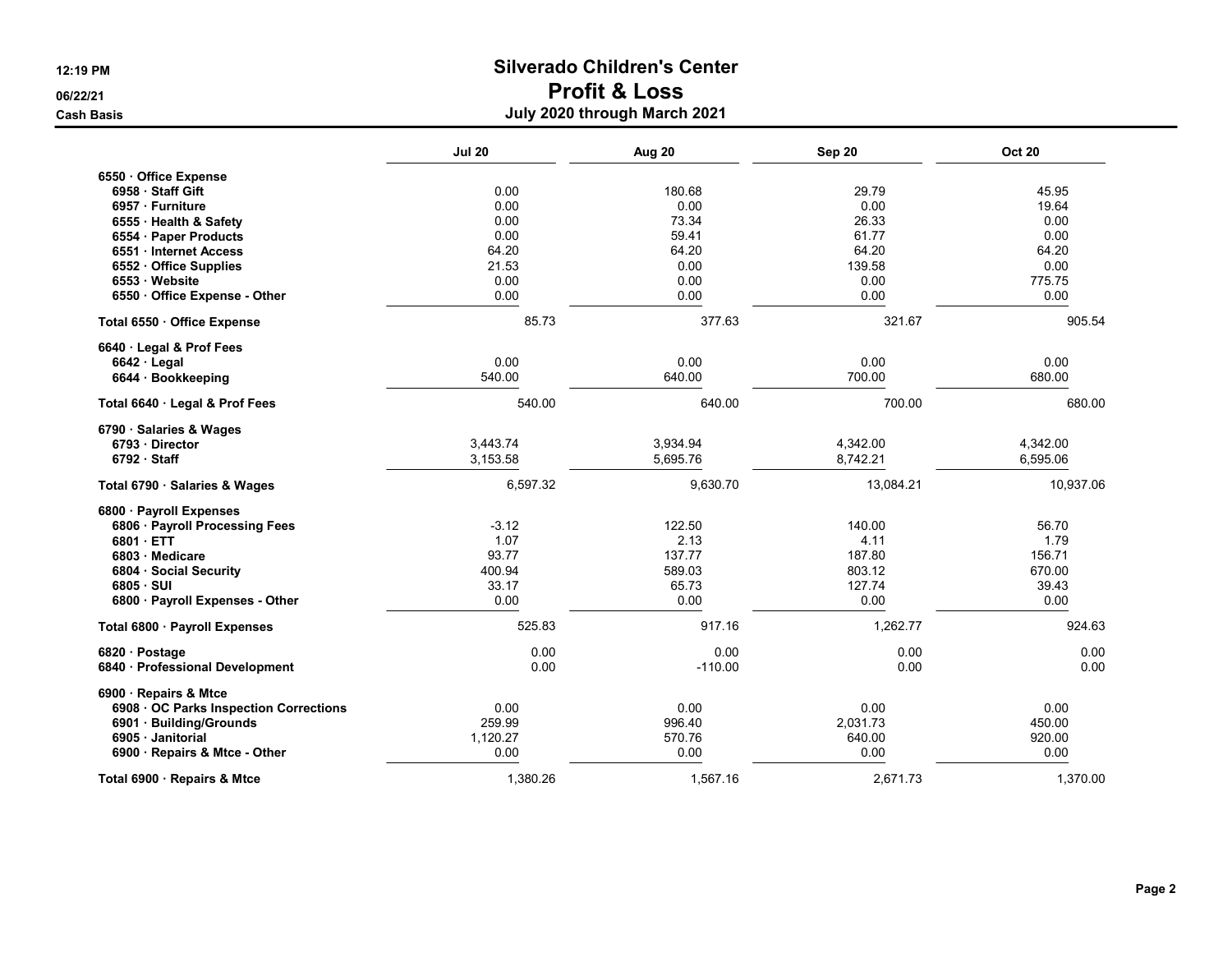#### Cash Basis July 2020 through March 2021

|                                                    | <b>Jul 20</b> | Aug 20      | Sep 20    | <b>Oct 20</b> |
|----------------------------------------------------|---------------|-------------|-----------|---------------|
| 6940 Utilities                                     |               |             |           |               |
| 6941 Gas & Electric                                | 138.76        | 150.67      | 501.02    | 322.34        |
| $6943$ Trash                                       | 120.77        | 120.78      | 120.79    | 120.78        |
| Total 6940 · Utilities                             | 259.53        | 271.45      | 621.81    | 443.12        |
| 6950 · Program Expense                             |               |             |           |               |
| 6956 Consumables/Art Supplies                      | 0.00          | 106.14      | 185.07    | 0.00          |
| 6951 · Animal Supplies                             | 79.28         | 197.12      | 432.98    | 135.75        |
| 6952 · Curriculum Supp/Non Consumable              | 0.00          | 0.00        | 0.00      | 27.36         |
| 6954 · Outdoor Items                               | 0.00          | 0.00        | 0.00      | 0.00          |
| 6955 · Snacks/Food                                 | 148.27        | 311.18      | 325.28    | 206.97        |
| 6950 · Program Expense - Other                     | 0.00          | 0.00        | 0.00      | 12.99         |
| Total 6950 · Program Expense                       | 227.55        | 614.44      | 943.33    | 383.07        |
| 6970 · Telephone<br>6980 Travel & Entertainment    | 233.19        | 412.32      | 35.30     | 224.00        |
| $6983 \cdot \text{Meals}$                          | 23.18         | 107.28      | 39.90     | 29.01         |
| 6980 Travel & Entertainment - Other                | 0.00          | 0.00        | 0.00      | 0.00          |
| Total 6980 Travel & Entertainment                  | 23.18         | 107.28      | 39.90     | 29.01         |
| <b>Total Expense</b>                               | 10,586.08     | 15,947.90   | 21,099.41 | 16,644.47     |
| <b>Net Ordinary Income</b>                         | 2,451.93      | $-5,927.51$ | 982.00    | $-2,986.60$   |
| <b>Other Income/Expense</b><br><b>Other Income</b> |               |             |           |               |
| 7010 · Interest Income                             | 0.06          | 0.08        | 0.08      | 0.09          |
| <b>Total Other Income</b>                          | 0.06          | 0.08        | 0.08      | 0.09          |
| <b>Net Other Income</b>                            | 0.06          | 0.08        | 0.08      | 0.09          |
| Net Income                                         | 2,451.99      | $-5,927.43$ | 982.08    | $-2,986.51$   |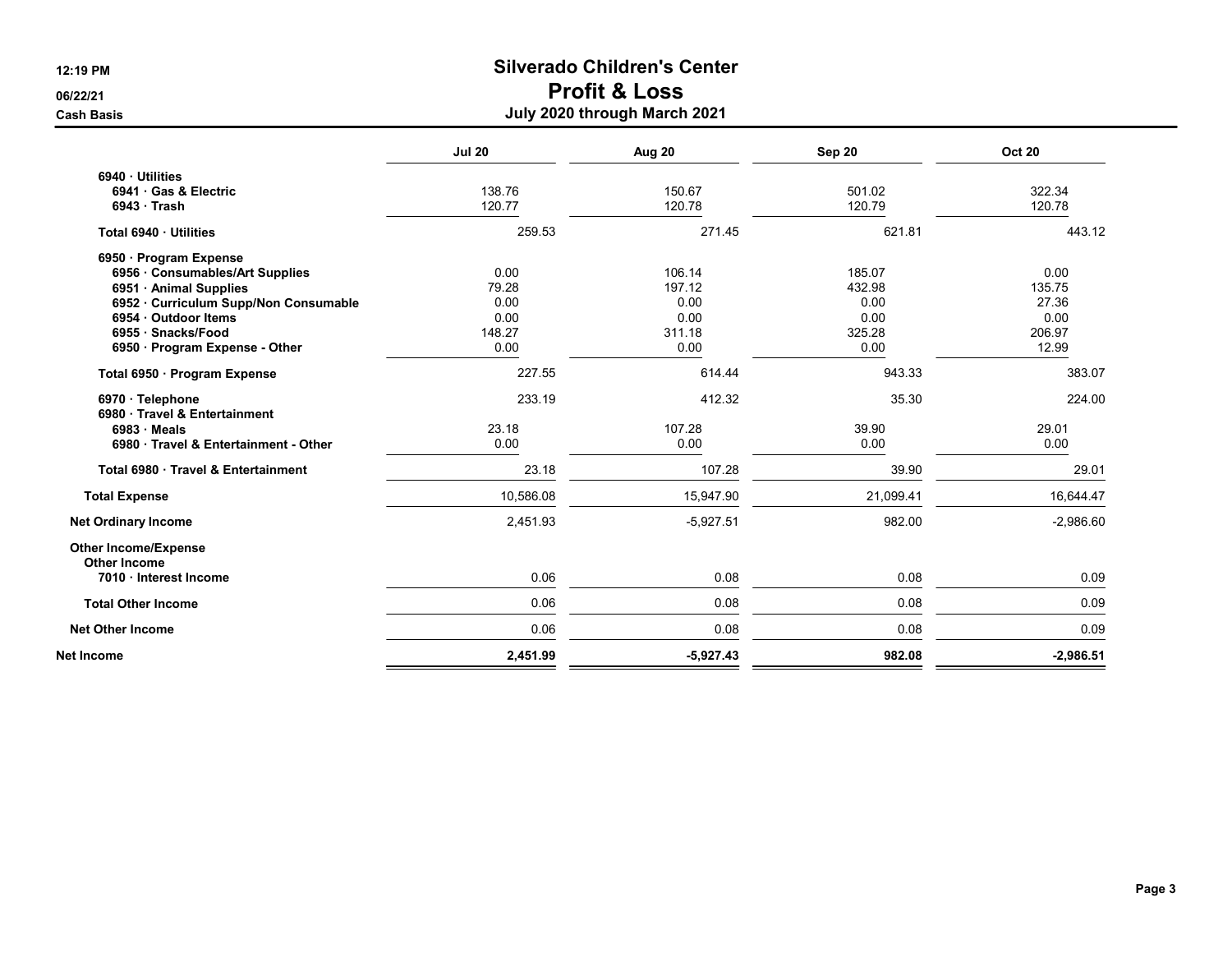Cash Basis July 2020 through March 2021

|                                               | <b>Nov 20</b>          | <b>Dec 20</b>         | Jan 21                | Feb <sub>21</sub>     |
|-----------------------------------------------|------------------------|-----------------------|-----------------------|-----------------------|
| <b>Ordinary Income/Expense</b>                |                        |                       |                       |                       |
| <b>Income</b>                                 |                        |                       |                       |                       |
| 4010 Donations<br>4012 Animal Care Donations  |                        |                       |                       |                       |
| 6962 · Animal Care Expense                    | $-32.75$               | 0.00                  | 0.00                  | 0.00                  |
| 4012 · Animal Care Donations - Other          | 0.00                   | 0.00                  | 0.00                  | 0.00                  |
| Total 4012 Animal Care Donations              | $-32.75$               | 0.00                  | 0.00                  | 0.00                  |
| 4010 Donations - Other                        | 0.00                   | 376.30                | 0.00                  | 0.00                  |
| Total 4010 · Donations                        | $-32.75$               | 376.30                | 0.00                  | 0.00                  |
| 4040 Grants                                   |                        |                       |                       |                       |
| 4046 CARES Act Grant                          | 0.00                   | 10,675.00             | 0.00                  | 0.00                  |
| 4044 · CSCP Grant *Restrictive*               | 0.00                   | 0.00                  | 0.00                  | 0.00                  |
| Total 4040 Grants                             | 0.00                   | 10,675.00             | 0.00                  | 0.00                  |
| 4050 · Late Payment Fees                      | 0.00                   | 0.00                  | $-30.00$              | $-10.00$              |
| 4080 · Registration Fees                      | 0.00                   | 0.00                  | 75.00                 | 300.00                |
| 4090 · Tuition                                |                        |                       |                       |                       |
| 4091 · Paypal Fees<br>4090 · Tuition - Other  | $-100.31$<br>18,163.04 | $-76.68$<br>10,516.69 | $-66.96$<br>14,391.02 | $-58.53$<br>14,351.86 |
|                                               |                        |                       |                       |                       |
| Total 4090 · Tuition                          | 18.062.73              | 10.440.01             | 14,324.06             | 14,293.33             |
| <b>Total Income</b>                           | 18,029.98              | 21,491.31             | 14,369.06             | 14,583.33             |
| Expense                                       |                        |                       |                       |                       |
| 6969 · Playground Project<br>6000 Advertising | 0.00<br>0.00           | 0.00<br>0.00          | 0.00<br>0.00          | 86.04<br>0.00         |
| 6020 Auto Expense                             |                        |                       |                       |                       |
| $6022 \cdot Gas$                              | 0.00                   | 0.00                  | 59.73                 | 0.00                  |
| 6025 · Repairs & Maintenance                  | 0.00                   | 0.00                  | 129.06                | 0.00                  |
| Total 6020 · Auto Expense                     | 0.00                   | 0.00                  | 188.79                | 0.00                  |
| 6050 · Bank Service Charges                   | 0.00                   | 0.00                  | 0.00                  | 0.00                  |
| 6090 · Dues & Subscriptions                   | 68.98                  | 69.97                 | 68.98                 | 146.97                |
| 6200 · Insurance Expense                      |                        |                       |                       |                       |
| 6203 Health                                   | 491.36                 | 491.36                | 472.52                | 472.52                |
| 6202 · Worker's Comp                          | $-1,325.00$            | 752.18                | 0.00                  | 0.00                  |
| Total 6200 · Insurance Expense                | $-833.64$              | 1,243.54              | 472.52                | 472.52                |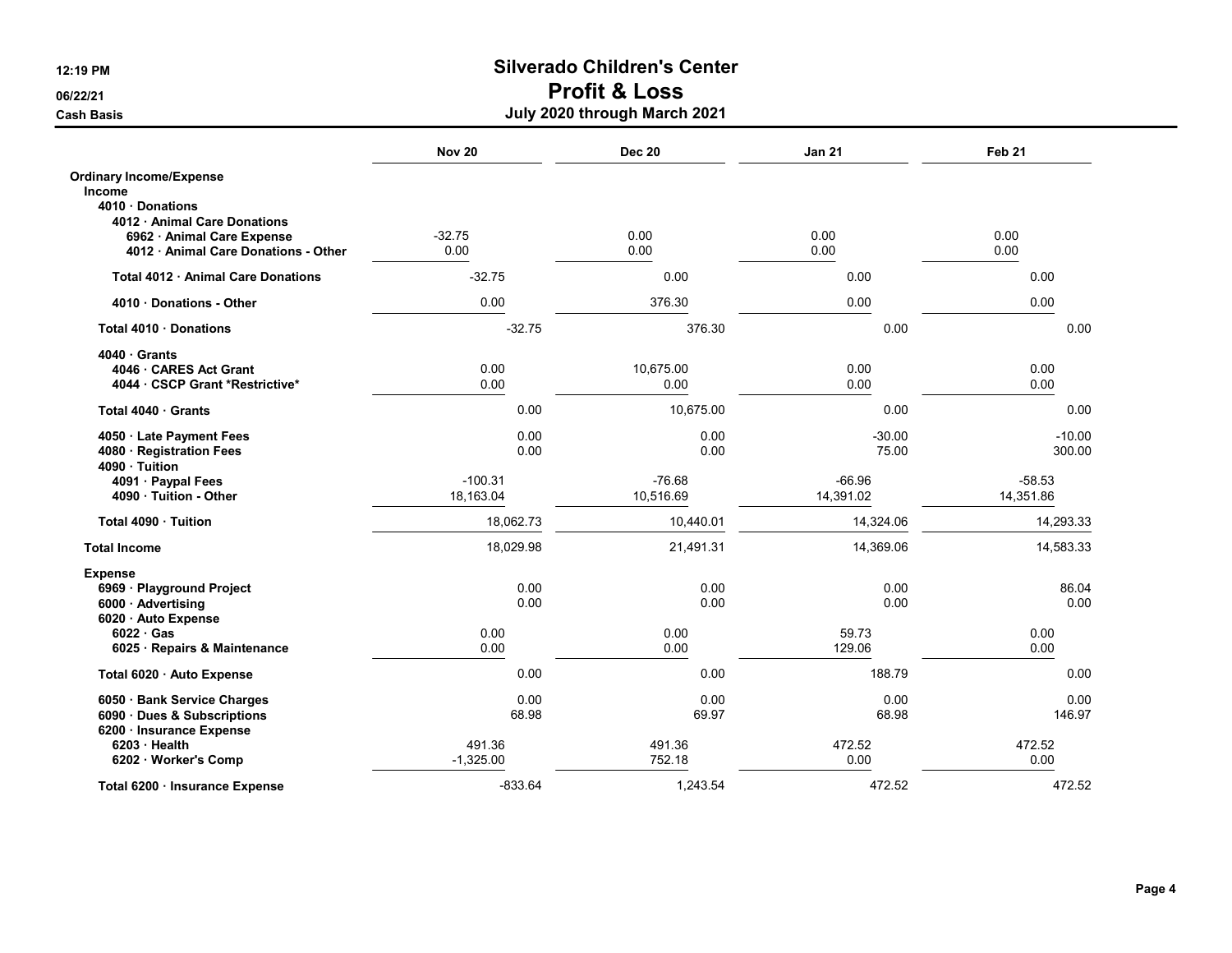|                                      | <b>Nov 20</b> | <b>Dec 20</b> | <b>Jan 21</b> | Feb <sub>21</sub> |
|--------------------------------------|---------------|---------------|---------------|-------------------|
| 6550 Office Expense                  |               |               |               |                   |
| 6958 Staff Gift                      | 138.21        | 11.03         | 0.00          | 0.00              |
| 6957 · Furniture                     | 189.33        | 0.00          | 0.00          | 0.00              |
| 6555 · Health & Safety               | 57.72         | 0.00          | 26.93         | 0.00              |
| 6554 · Paper Products                | 0.00          | 56.72         | 44.95         | 79.39             |
| 6551 Internet Access                 | 64.20         | 64.20         | 135.38        | 163.20            |
| 6552 Office Supplies                 | 142.21        | 0.00          | 61.02         | 188.97            |
| 6553 Website                         | 0.00          | 79.99         | 0.00          | 169.99            |
| 6550 Office Expense - Other          | 22.36         | 0.00          | 164.55        | 0.00              |
| Total 6550 · Office Expense          | 614.03        | 211.94        | 432.83        | 601.55            |
| 6640 Legal & Prof Fees               |               |               |               |                   |
| $6642 \cdot$ Legal                   | 0.00          | 0.00          | 0.00          | 345.00            |
| 6644 · Bookkeeping                   | 587.50        | 1,793.75      | 882.00        | 0.00              |
| Total 6640 · Legal & Prof Fees       | 587.50        | 1,793.75      | 882.00        | 345.00            |
| 6790 · Salaries & Wages              |               |               |               |                   |
| 6793 Director                        | 4,342.00      | 4,342.00      | 4,342.00      | 4,342.00          |
| 6792 Staff                           | 5,305.28      | 4,884.89      | 5,117.94      | 6,402.62          |
| Total 6790 · Salaries & Wages        | 9,647.28      | 9,226.89      | 9,459.94      | 10,744.62         |
| 6800 · Payroll Expenses              |               |               |               |                   |
| 6806 · Payroll Processing Fees       | 140.00        | 122.50        | 85.26         | 240.00            |
| 6801 ETT                             | 0.79          | 0.29          | 4.75          | 0.00              |
| 6803 Medicare                        | 138.00        | 135.52        | 135.27        | 153.91            |
| 6804 Social Security                 | 590.05        | 579.47        | 578.42        | 412.31            |
| $6805 \cdot SUI$                     | $-47.32$      | 6.41          | 104.41        | 239.24            |
| 6800 · Payroll Expenses - Other      | 0.00          | $-32.35$      | 122.91        | 254.96            |
| Total 6800 · Payroll Expenses        | 821.52        | 811.84        | 1,031.02      | 1,300.42          |
| 6820 · Postage                       | 0.00          | 27.50         | 68.10         | 0.00              |
| 6840 · Professional Development      | 0.00          | 0.00          | 0.00          | 0.00              |
| 6900 · Repairs & Mtce                |               |               |               |                   |
| 6908 OC Parks Inspection Corrections | 0.00          | 0.00          | 0.00          | 73.98             |
| 6901 · Building/Grounds              | 1,980.46      | 288.98        | 288.98        | 555.48            |
| 6905 Janitorial                      | 1,220.00      | 760.00        | 886.60        | 800.00            |
| 6900 · Repairs & Mtce - Other        | 0.00          | 0.00          | 111.08        | 937.49            |
| Total 6900 · Repairs & Mtce          | 3,200.46      | 1,048.98      | 1.286.66      | 2.366.95          |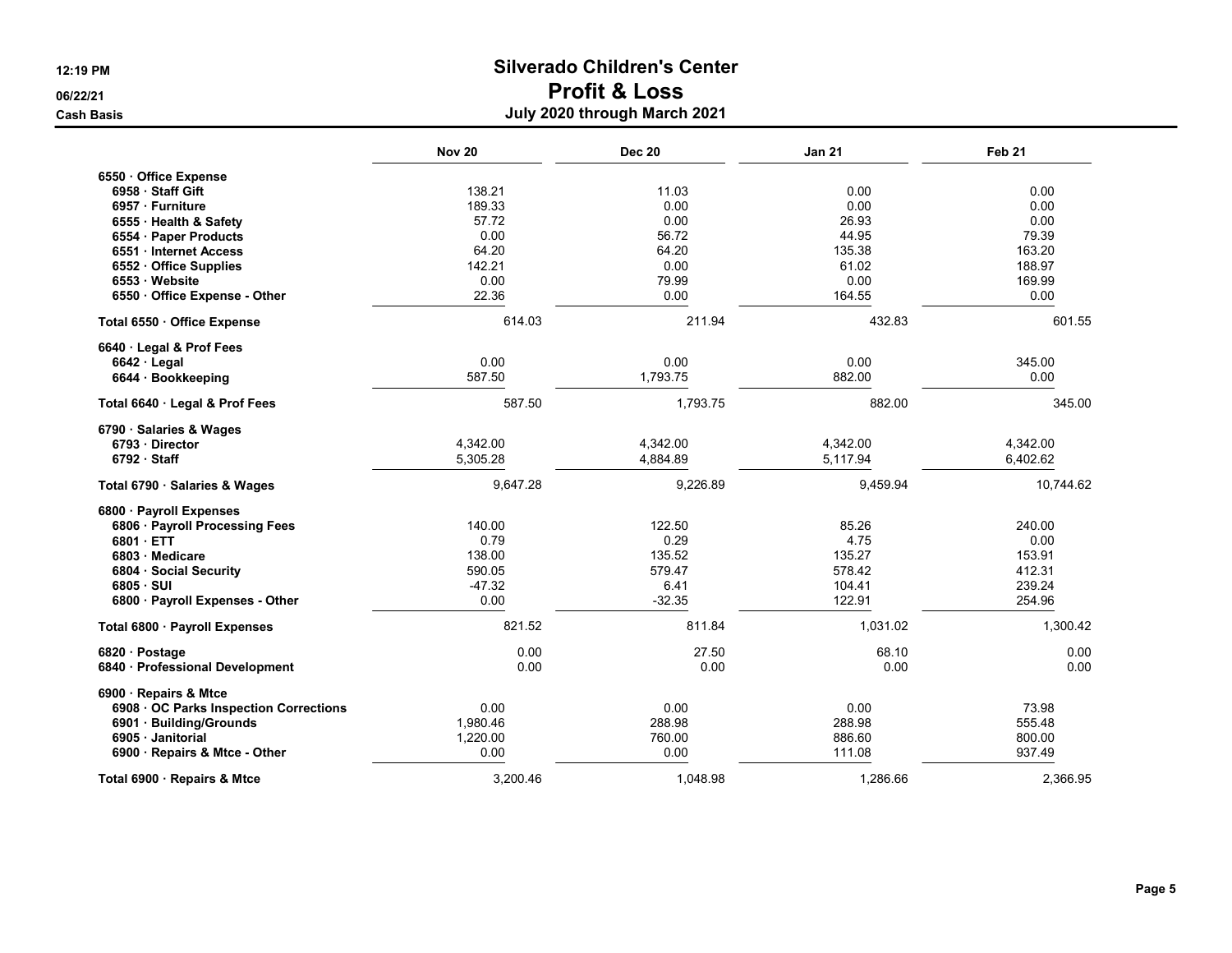Cash Basis July 2020 through March 2021

|                                                                  | <b>Nov 20</b> | <b>Dec 20</b> | <b>Jan 21</b> | Feb <sub>21</sub> |
|------------------------------------------------------------------|---------------|---------------|---------------|-------------------|
| 6940 Utilities                                                   |               |               |               |                   |
| 6941 Gas & Electric                                              | 140.58        | 164.91        | 232.83        | 331.51            |
| $6943$ Trash                                                     | 120.79        | 137.81        | 120.79        | 120.79            |
| Total 6940 · Utilities                                           | 261.37        | 302.72        | 353.62        | 452.30            |
| 6950 · Program Expense                                           |               |               |               |                   |
| 6956 Consumables/Art Supplies                                    | 17.22         | 30.21         | $-26.88$      | 384.08            |
| 6951 Animal Supplies                                             | 164.21        | 105.05        | 231.60        | 151.38            |
| 6952 · Curriculum Supp/Non Consumable                            | 24.23         | 0.00          | 21.54         | 111.19            |
| 6954 Outdoor Items                                               | 0.00          | 171.95        | 106.67        | 0.00              |
| 6955 · Snacks/Food                                               | 285.68        | 99.16         | 204.95        | 205.58            |
| 6950 · Program Expense - Other                                   | 0.00          | 0.00          | 0.00          | 0.00              |
| Total 6950 · Program Expense                                     | 491.34        | 406.37        | 537.88        | 852.23            |
| 6970 · Telephone                                                 | 235.54        | 306.86        | 103.05        | 108.61            |
| 6980 · Travel & Entertainment                                    | 0.00          | 85.19         | 87.79         | 34.82             |
| $6983 \cdot \text{Meals}$<br>6980 Travel & Entertainment - Other | 30.22         | 0.00          | 0.00          | 0.00              |
|                                                                  |               |               |               |                   |
| Total 6980 Travel & Entertainment                                | 30.22         | 85.19         | 87.79         | 34.82             |
| <b>Total Expense</b>                                             | 15.124.60     | 15,535.55     | 14,973.18     | 17,512.03         |
| <b>Net Ordinary Income</b>                                       | 2,905.38      | 5,955.76      | $-604.12$     | $-2,928.70$       |
| <b>Other Income/Expense</b>                                      |               |               |               |                   |
| <b>Other Income</b>                                              |               |               |               |                   |
| 7010 · Interest Income                                           | 0.07          | 0.11          | 0.13          | 0.10              |
| <b>Total Other Income</b>                                        | 0.07          | 0.11          | 0.13          | 0.10              |
| <b>Net Other Income</b>                                          | 0.07          | 0.11          | 0.13          | 0.10              |
| Net Income                                                       | 2,905.45      | 5,955.87      | $-603.99$     | $-2,928.60$       |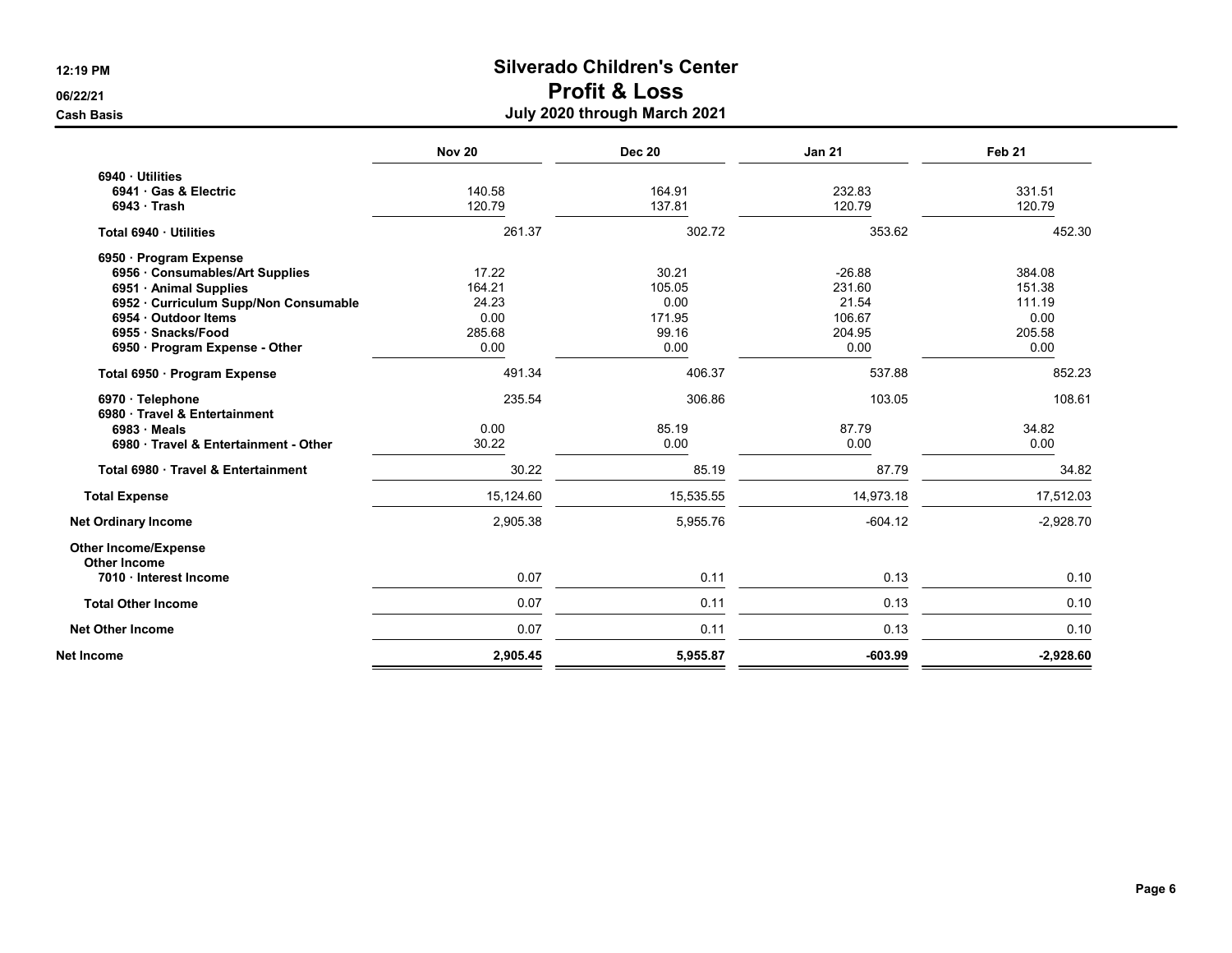|                                                                    | <b>Mar 21</b> | <b>TOTAL</b>       |
|--------------------------------------------------------------------|---------------|--------------------|
| <b>Ordinary Income/Expense</b>                                     |               |                    |
| Income                                                             |               |                    |
| 4010 Donations                                                     |               |                    |
| 4012 Animal Care Donations                                         |               |                    |
| 6962 · Animal Care Expense<br>4012 · Animal Care Donations - Other | 0.00          | $-32.75$<br>135.41 |
|                                                                    | 0.00          |                    |
| <b>Total 4012 • Animal Care Donations</b>                          | 0.00          | 102.66             |
| 4010 Donations - Other                                             | 0.00          | 2.458.36           |
| Total 4010 Donations                                               | 0.00          | 2,561.02           |
| 4040 Grants                                                        |               |                    |
| 4046 CARES Act Grant                                               | 0.00          | 10,675.00          |
| 4044 CSCP Grant *Restrictive*                                      | 0.00          | 3,772.47           |
| Total 4040 Grants                                                  | 0.00          | 14,447.47          |
| 4050 · Late Payment Fees                                           | 0.00          | $-40.00$           |
| 4080 · Registration Fees                                           | 700.00        | 3,175.00           |
| 4090 Tuition                                                       |               |                    |
| 4091 · Paypal Fees                                                 | 1,736.72      | 1,109.70           |
| 4090 · Tuition - Other                                             | 27,883.04     | 136,337.93         |
|                                                                    |               |                    |
| Total 4090 · Tuition                                               | 29,619.76     | 137,447.63         |
| <b>Total Income</b>                                                | 30,319.76     | 157,591.12         |
| <b>Expense</b>                                                     |               |                    |
| 6969 · Playground Project                                          | 0.00          | 86.04              |
| 6000 · Advertising                                                 | 0.00          | 455.56             |
| 6020 · Auto Expense                                                |               |                    |
| $6022 \cdot Gas$                                                   | 0.00          | 85.28              |
| 6025 · Repairs & Maintenance                                       | 0.00          | 129.06             |
| Total 6020 · Auto Expense                                          | 0.00          | 214.34             |
| 6050 Bank Service Charges                                          | 0.00          | 12.00              |
| 6090 · Dues & Subscriptions                                        | 193.31        | 985.36             |
| 6200 · Insurance Expense                                           |               |                    |
| $6203 \cdot$ Health                                                | 472.52        | 4,282.07           |
| 6202 · Worker's Comp                                               | 0.00          | 1,015.11           |
| Total 6200 · Insurance Expense                                     | 472.52        | 5,297.18           |
|                                                                    |               |                    |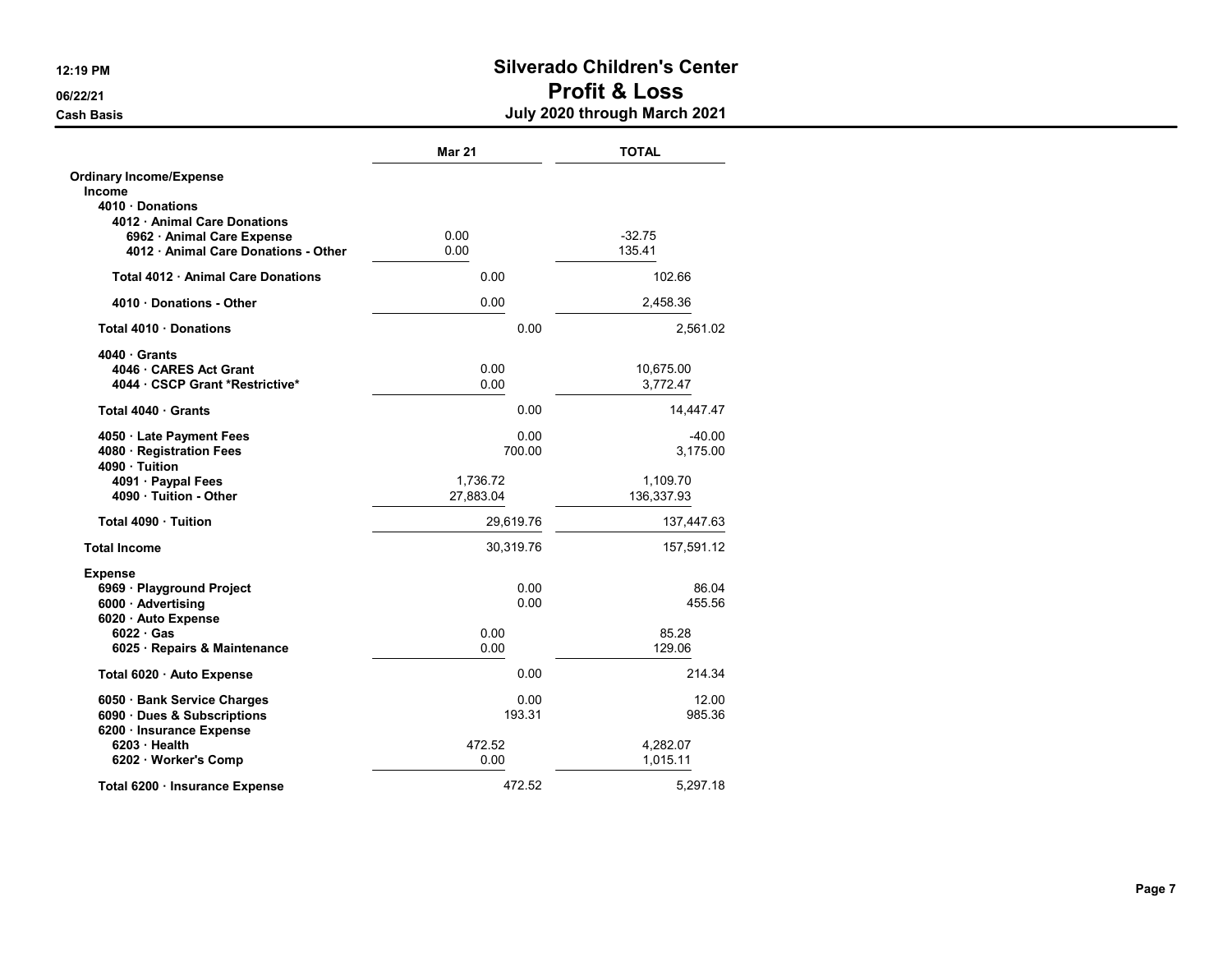|                                      | <b>Mar 21</b> | <b>TOTAL</b> |
|--------------------------------------|---------------|--------------|
| 6550 Office Expense                  |               |              |
| 6958 Staff Gift                      | 148.51        | 554.17       |
| 6957 · Furniture                     | 139.99        | 348.96       |
| 6555 · Health & Safety               | 240.75        | 425.07       |
| 6554 · Paper Products                | 0.00          | 302.24       |
| 6551 · Internet Access               | 32.10         | 715.88       |
| 6552 Office Supplies                 | 0.00          | 553.31       |
| 6553 Website                         | 0.00          | 1,025.73     |
| 6550 Office Expense - Other          | 124.64        | 311.55       |
| Total 6550 · Office Expense          | 685.99        | 4,236.91     |
| 6640 · Legal & Prof Fees             |               |              |
| $6642 \cdot$ Legal                   | 0.00          | 345.00       |
| 6644 · Bookkeeping                   | 596.25        | 6,419.50     |
| Total 6640 · Legal & Prof Fees       | 596.25        | 6,764.50     |
| 6790 · Salaries & Wages              |               |              |
| 6793 Director                        | 4,342.00      | 37,772.68    |
| $6792 \cdot$ Staff                   | 6,658.99      | 52,556.33    |
| Total 6790 · Salaries & Wages        | 11,000.99     | 90,329.01    |
| 6800 · Payroll Expenses              |               |              |
| 6806 · Payroll Processing Fees       | 140.00        | 1,043.84     |
| 6801 ETT                             | 0.00          | 14.93        |
| 6803 Medicare                        | 157.63        | 1,296.38     |
| 6804 · Social Security               | 0.00          | 4,623.34     |
| 6805 · SUI                           | 224.44        | 793.25       |
| 6800 · Payroll Expenses - Other      | 680.61        | 1,026.13     |
| Total 6800 · Payroll Expenses        | 1,202.68      | 8,797.87     |
| 6820 · Postage                       | 0.00          | 95.60        |
| 6840 · Professional Development      | 650.00        | 540.00       |
| 6900 · Repairs & Mtce                |               |              |
| 6908 OC Parks Inspection Corrections | 0.00          | 73.98        |
| 6901 · Building/Grounds              | 512.87        | 7,364.89     |
| 6905 Janitorial                      | 19.27         | 6,936.90     |
| 6900 · Repairs & Mtce - Other        | $-160.62$     | 887.95       |
| Total 6900 · Repairs & Mtce          | 371.52        | 15,263.72    |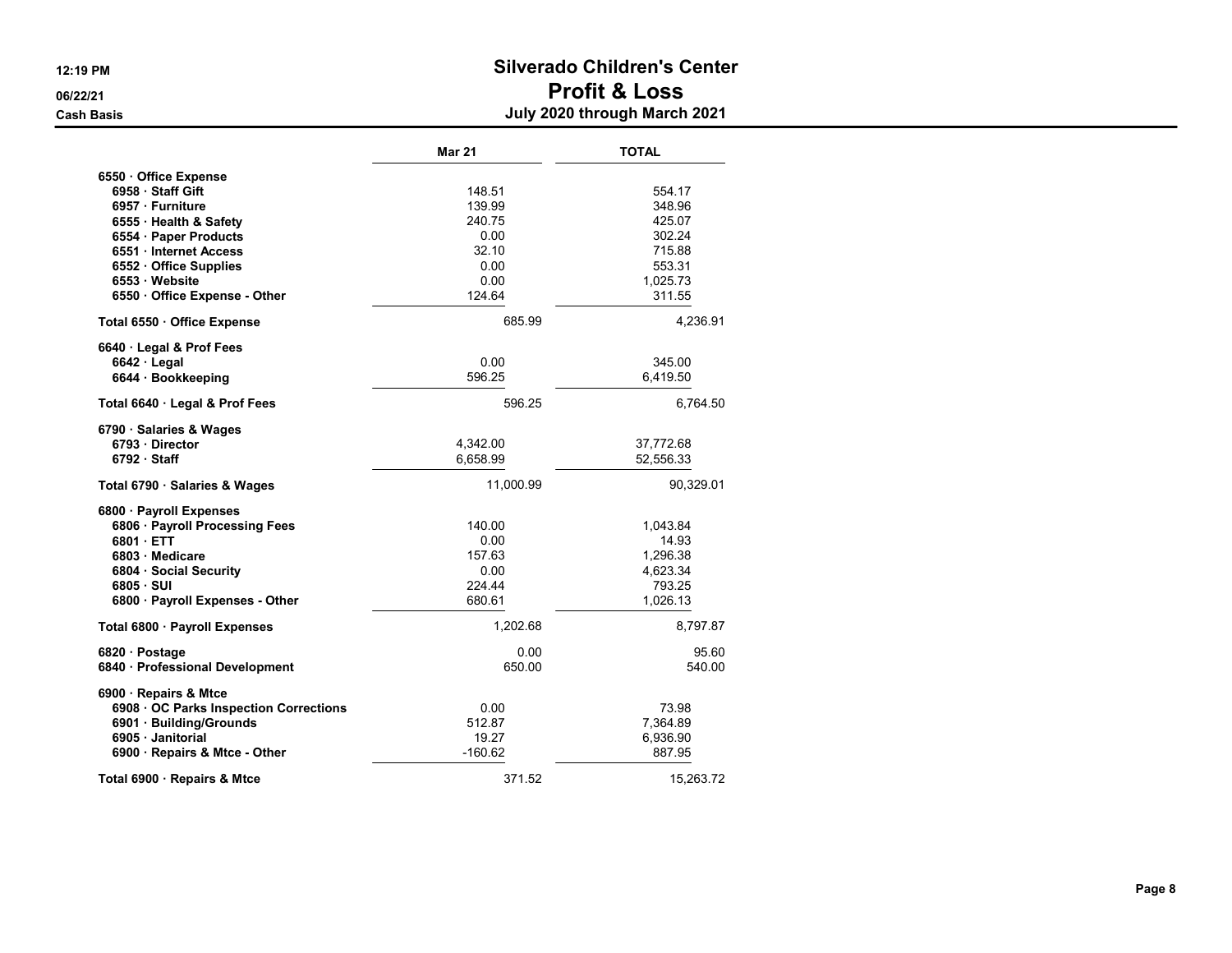|                                                    | <b>Mar 21</b> | <b>TOTAL</b> |
|----------------------------------------------------|---------------|--------------|
| 6940 Utilities                                     |               |              |
| 6941 Gas & Electric                                | 302.50        | 2,285.12     |
| $6943 \cdot$ Trash                                 | 120.79        | 1,104.09     |
| Total 6940 · Utilities                             | 423.29        | 3.389.21     |
| 6950 · Program Expense                             |               |              |
| 6956 Consumables/Art Supplies                      | 0.00          | 695.84       |
| 6951 Animal Supplies                               | 0.00          | 1.497.37     |
| 6952 Curriculum Supp/Non Consumable                | 19.18         | 203.50       |
| 6954 · Outdoor Items                               | 0.00          | 278.62       |
| 6955 · Snacks/Food                                 | 215.02        | 2,002.09     |
| 6950 · Program Expense - Other                     | 0.00          | 12.99        |
| Total 6950 · Program Expense                       | 234.20        | 4,690.41     |
| 6970 · Telephone<br>6980 · Travel & Entertainment  | 35.30         | 1,694.17     |
| 6983 Meals                                         | 53.23         | 460.40       |
| 6980 Travel & Entertainment - Other                | 0.00          | 30.22        |
| Total 6980 Travel & Entertainment                  | 53.23         | 490.62       |
| <b>Total Expense</b>                               | 15,919.28     | 143,342.50   |
| <b>Net Ordinary Income</b>                         | 14,400.48     | 14,248.62    |
| <b>Other Income/Expense</b><br><b>Other Income</b> |               |              |
| 7010 Interest Income                               | 0.00          | 0.72         |
| <b>Total Other Income</b>                          | 0.00          | 0.72         |
| <b>Net Other Income</b>                            | 0.00          | 0.72         |
| <b>Net Income</b>                                  | 14,400.48     | 14,249.34    |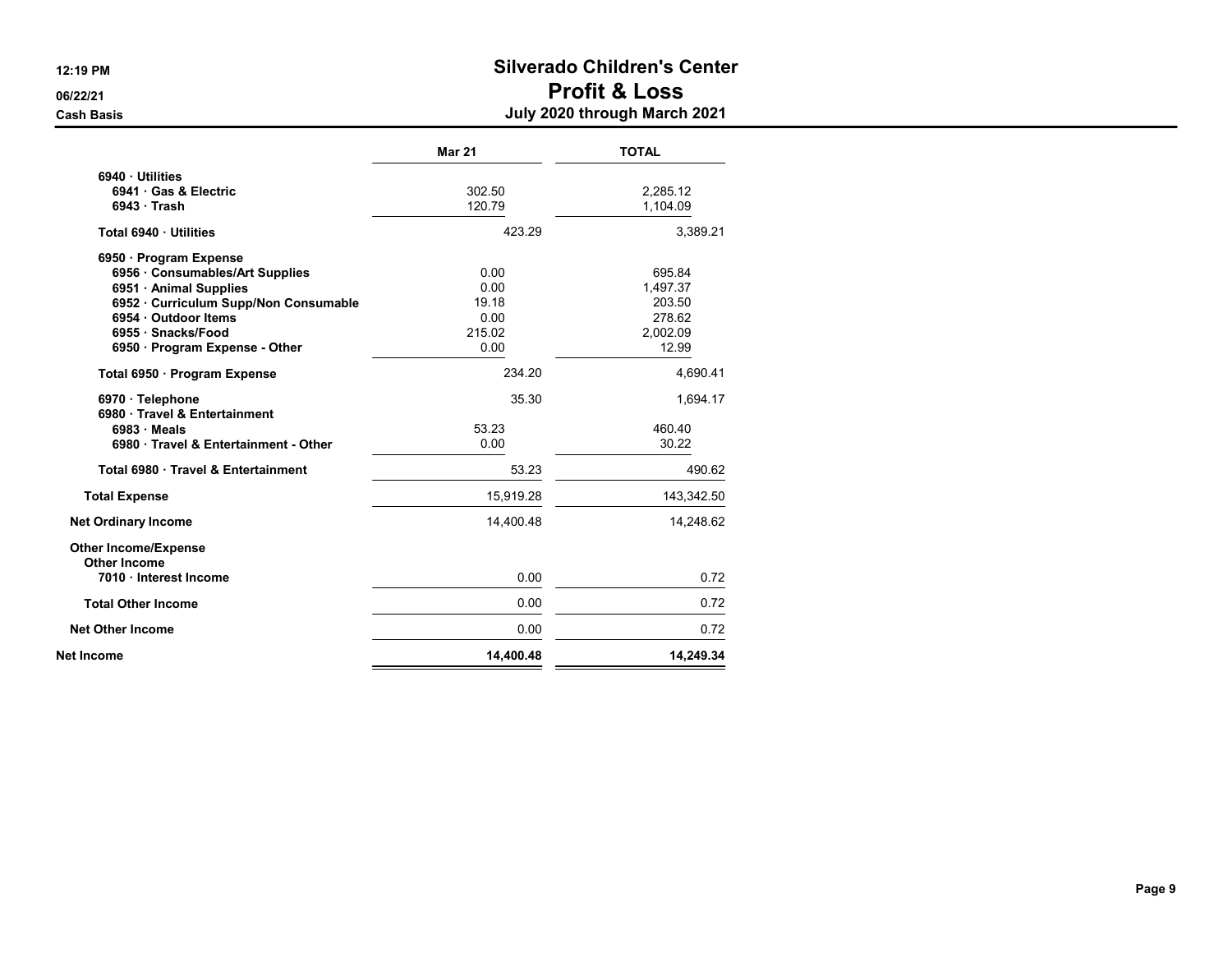#### 12:25 PM Silverado Children's Center 06/22/21 **Balance Sheet Cash Basis** Cash Basis **As of March 31, 2021**

|                                                                                                                                                                                                                                                                                                               | Mar 31, 21                                                                        |
|---------------------------------------------------------------------------------------------------------------------------------------------------------------------------------------------------------------------------------------------------------------------------------------------------------------|-----------------------------------------------------------------------------------|
| <b>ASSETS</b><br><b>Current Assets</b><br><b>Checking/Savings</b><br>1000 · B of A Checking<br>1030 Bus. Savings-BofA                                                                                                                                                                                         | 6,637.69<br>17,552.35                                                             |
| <b>Total Checking/Savings</b>                                                                                                                                                                                                                                                                                 | 24,190.04                                                                         |
| <b>Total Current Assets</b>                                                                                                                                                                                                                                                                                   | 24,190.04                                                                         |
| <b>Fixed Assets</b><br>1500 · Fixed Asset(s)<br>1510 · Buildings & Improvements<br>1520 · Furniture & Equipment<br>1530 · Accum Depr                                                                                                                                                                          | 296,784.69<br>54,762.51<br>-340,565.00                                            |
| Total 1500 · Fixed Asset(s)                                                                                                                                                                                                                                                                                   | 10,982.20                                                                         |
| <b>Total Fixed Assets</b>                                                                                                                                                                                                                                                                                     | 10,982.20                                                                         |
| <b>TOTAL ASSETS</b>                                                                                                                                                                                                                                                                                           | 35,172.24                                                                         |
| <b>LIABILITIES &amp; EQUITY</b><br>Liabilities<br><b>Current Liabilities</b><br><b>Accounts Payable</b><br>2000 Accounts Payable                                                                                                                                                                              | -114.00                                                                           |
| <b>Total Accounts Payable</b>                                                                                                                                                                                                                                                                                 | $-114.00$                                                                         |
| <b>Other Current Liabilities</b><br>2100 · Payroll Liabilities<br>2102 CA Withholding<br>2105 ETT<br>2106 · Federal Withholding<br>2108 Health Ins (Emp)<br>2109 Medicare - Company<br>2110 Medicare - Employee<br>2111 · Social Security - Company<br>$2113 \cdot SUI$<br>2100 · Payroll Liabilities - Other | -130.58<br>0.09<br>4.12<br>65.25<br>-4.72<br>0.01<br>-24.03<br>153.21<br>$-65.25$ |
| Total 2100 · Payroll Liabilities                                                                                                                                                                                                                                                                              | $-1.90$                                                                           |
| 2200 · Note(s) Payable<br>$2201 \cdot$ SMRPD<br>SMRPD (2nd Loan)<br>2201 SMRPD - Other<br>Total 2201 · SMRPD                                                                                                                                                                                                  | 66,447.95<br>28,950.00<br>95,397.95                                               |
| 2202 Old Payable to SMPRD                                                                                                                                                                                                                                                                                     | 36,848.21                                                                         |
| Total 2200 · Note(s) Payable                                                                                                                                                                                                                                                                                  | 132,246.16                                                                        |
| <b>Total Other Current Liabilities</b>                                                                                                                                                                                                                                                                        | 132,244.26                                                                        |
| <b>Total Current Liabilities</b>                                                                                                                                                                                                                                                                              | 132,130.26                                                                        |
| <b>Total Liabilities</b>                                                                                                                                                                                                                                                                                      | 132,130.26                                                                        |
| <b>Equity</b><br>3900 · Retained Earnings<br><b>Net Income</b>                                                                                                                                                                                                                                                | -111,207.36<br>14,249.34                                                          |
| <b>Total Equity</b>                                                                                                                                                                                                                                                                                           | $-96,958.02$                                                                      |
| <b>TOTAL LIABILITIES &amp; EQUITY</b>                                                                                                                                                                                                                                                                         | 35,172.24                                                                         |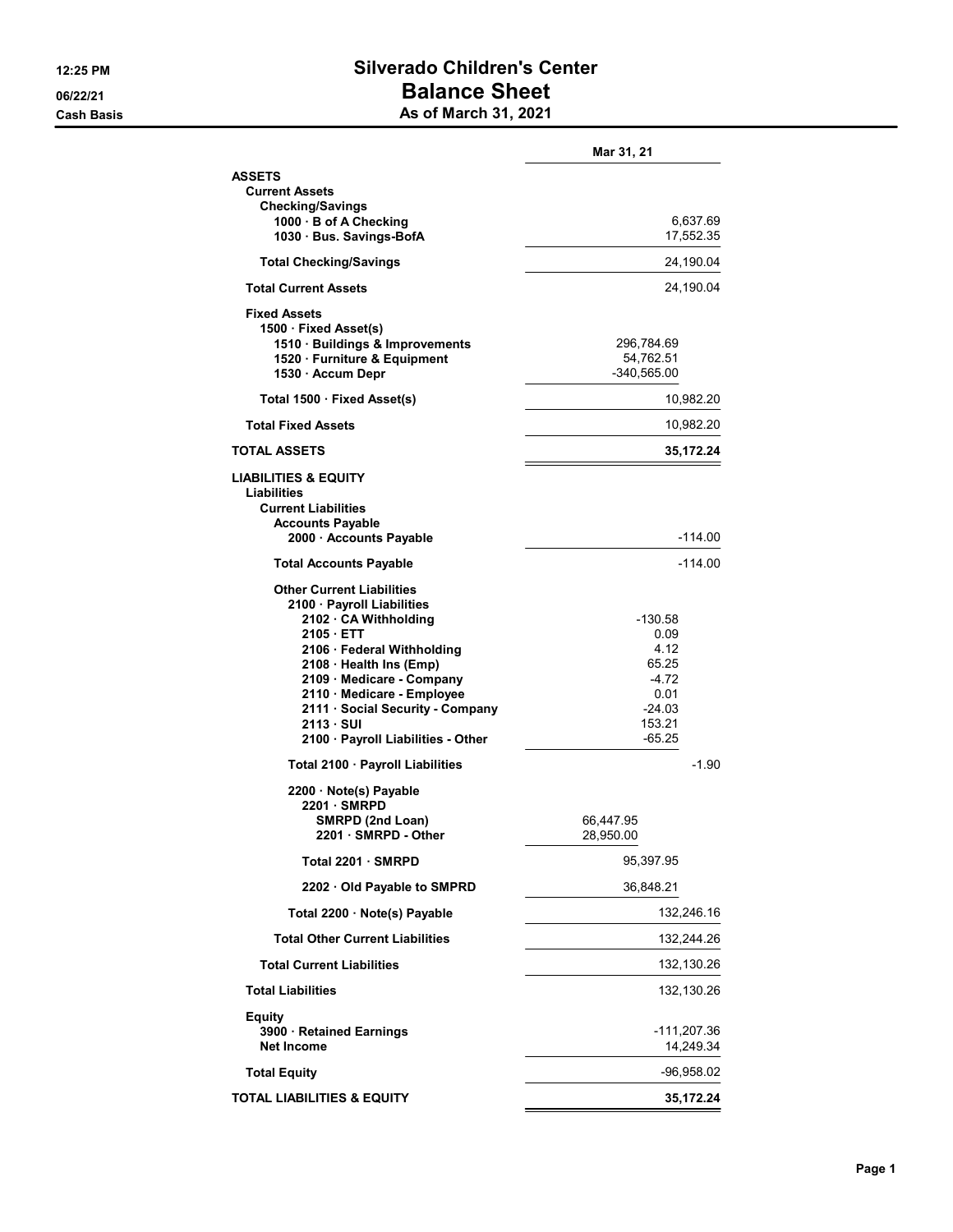#### 12:24 PM Silverado Children's Center 06/22/21 Observice Contraction Cist by Vendor March 2021

Type Date Num Memo Account Clr Split Debit Credit Adobe Check 03/23/2021 EFT Cancelled aft... 1000 · B of A Check... X 6090 · Dues & ... 14.99 Albertson's Check 03/15/2021 EFT Snack 1000 · B of A Check... X 6955 · Snacks/... 7.99 Check 03/19/2021 EFT Snack 1000 · B of A Check... X 6955 · Snacks/... 13.17 Amazon.com Check 03/01/2021 EFT Amazon Prime 1000 · B of A Check... X 6090 · Dues & ... 14.00 Check 03/03/2021 EFT Amazon Mark... 1000 · B of A Check... X Check 03/04/2021 EFT Amazon Mark... 1000 · B of A Check... X -SPLIT- 231.39 Check 03/08/2021 EFT Amazon Mark... 1000 · B of A Check... X 6555 · Health ... 84.00 03/16/2021 EFT Amazon Mark... 1000 · B of A Check... X -SPLIT- 33.05<br>03/18/2021 EFT Amazon Mark... 1000 · B of A Check... X -SPLIT- 119.97 Check 03/18/2021 EFT Amazon Mark... 1000 · B of A Check... Check 03/18/2021 EFT Amazon Mark... 1000 · B of A Check... X 6550 · Office E... 26.93 Check 03/18/2021 EFT 1000 · B of A Check... X 6090 · Dues & ... 14.99 Check 03/22/2021 EFT 1000 · B of A Check... X 6550 · Office E... 17.79 Check 03/29/2021 EFT 1000 · B of A Check... X 6090 · Dues & ... 14.00 Apple.com Check 03/10/2021 EFT 1000 · B of A Check... X 6090 · Dues & ... 0.99 AT&T Check 03/19/2021 EFT March Services 1000 · B of A Check... X 6551 · Internet ... 32.10 **Bank of America**<br>Deposit 03/12/2021 TRAN... to cover Payr... 1000 · B of A Check... X 1030 · Bus. Sa... 5,000.00 Check 03/12/2021 Transfer Correction an... 1000 · B of A Check... X 1030 · Bus. Sa... 10,000.00 Check 03/31/2021 EFT monthly transf... 1000 · B of A Check... X 1030 · Bus. Sa... 1,000.00 California Choice Benefit Admin Check 03/19/2021 EFT April 2021 Inv... 1000 · B of A Check... X 6203 · Health 603.02 Canyon Feed & Tack Bill 03/15/2021 39530 Inv 39530 2000 · Accounts Pa... 6951 · Animal ... 12.39 Bill 03/22/2021 192370 Inv 192370 2000 · Accounts Pa... - SPLIT- - - - - - - - - - - - - - 46.33 Bill 03/22/2021 Inv 39... Inv 39662 2000 · Accounts Pa... 6951 · Animal ... 20.74 CAPRI Bill 03/01/2021 5144 Third Quarter ... 2000 · Accounts Pa... 6202 · Worker'... 752.18 Cooks Corner Check 03/22/2021 EFT 1000 · B of A Check... X 6958 · Staff Gift 13.80 CPR First Aid Check 03/29/2021 EFT 1000 · B of A Check... X 6840 · Professi... 650.00 Door Dash<br>Check 03/05/2021 EFT Red Robin De... 1000 · B of A Check... X 6958 · Staff Gift 62.30 Dunn-Edwards Deposit 63/23/2021 CR Return of Items 1000 · B of A Check... X 6900 · Repairs... 160.62 Fanello, Diana Bill Pmt -Check 03/01/2021 8311 Services for t... 1000 · B of A Check... X 2000 · Account... 696.25 Bill 03/04/2021 20210... Services for t... 2000 · Accounts Pa... 6644 · Bookke... 596.25  $2000 \cdot$  Accounts Pa... GODADDY.COM<br>Check 03/08/2021 EFT 1000 · B of A Check... X 6090 · Dues & ... 36.34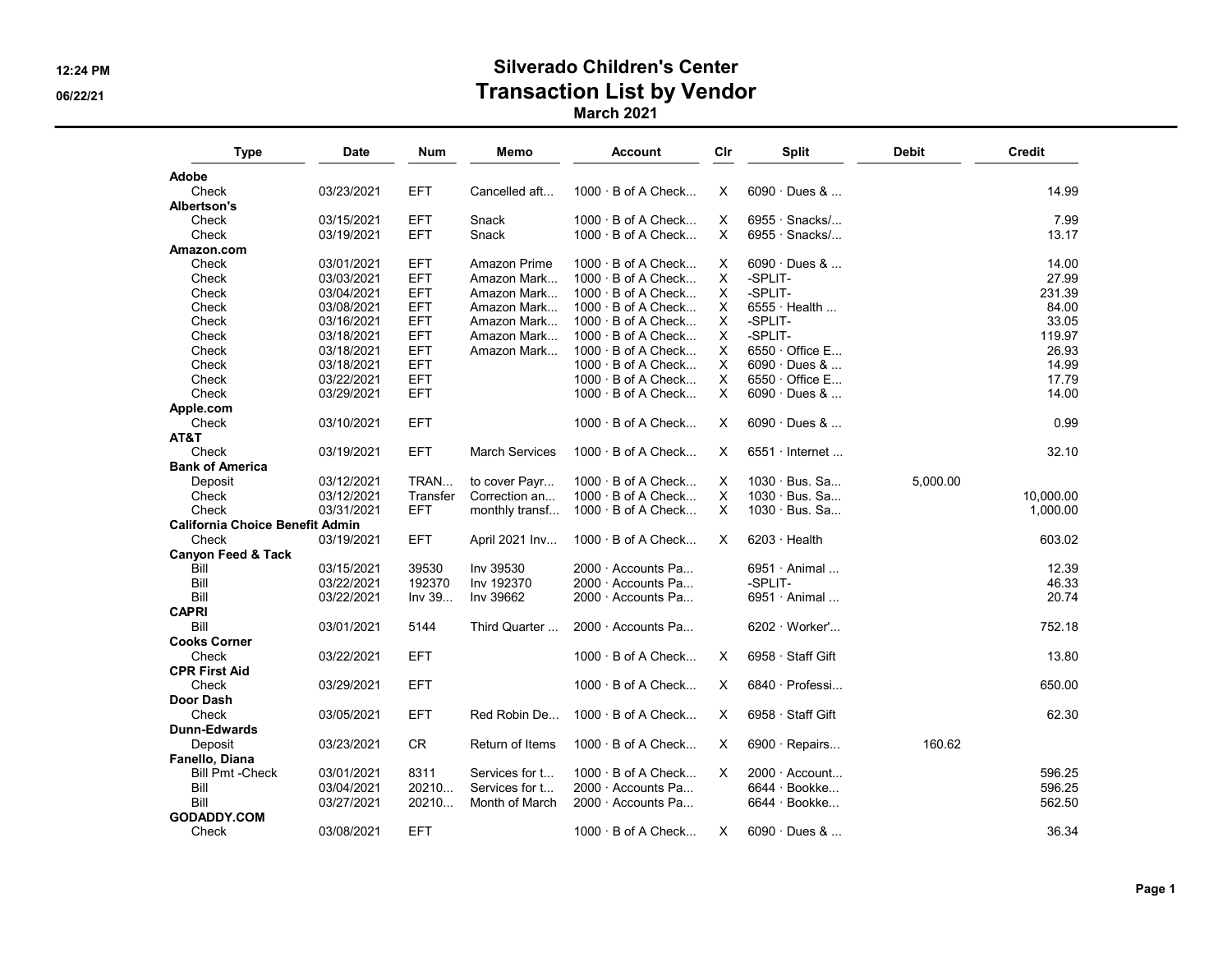#### 12:24 PM Silverado Children's Center 06/22/21 Contraction List by Vendor March 2021

| Type                           | <b>Date</b> | <b>Num</b> | Memo                | Account                   | Cir      | Split                 | <b>Debit</b> | Credit   |
|--------------------------------|-------------|------------|---------------------|---------------------------|----------|-----------------------|--------------|----------|
| <b>Home Depot</b>              |             |            |                     |                           |          |                       |              |          |
| Check                          | 03/22/2021  | <b>EFT</b> |                     | $1000 \cdot B$ of A Check | X        | $6901 \cdot$ Building |              | 85.76    |
| Deposit                        | 03/22/2021  | CR         | Refund of Items     | $1000 \cdot B$ of A Check | $\times$ | $6901 \cdot$ Building | 9.41         |          |
| Check                          | 03/29/2021  | <b>EFT</b> |                     | 1000 · B of A Check       | $\times$ | $6901 \cdot$ Building |              | 107.54   |
| <b>Orkin Pest Control</b>      |             |            |                     |                           |          |                       |              |          |
| <b>Bill Pmt -Check</b>         | 03/01/2021  | 8312       | Account # 27        | $1000 \cdot B$ of A Check | X        | 2000 · Account        |              | 88.98    |
| Bill                           | 03/05/2021  | 20992      | Account # 27        | 2000 Accounts Pa          |          | $6901 \cdot$ Building |              | 88.98    |
| <b>Pacific Ranch Market</b>    |             |            |                     |                           |          |                       |              |          |
| Check                          | 03/26/2021  | <b>EFT</b> |                     | $1000 \cdot B$ of A Check | X        | $6983 \cdot$ Meals    |              | 53.23    |
| <b>Procare Software</b>        |             |            |                     |                           |          |                       |              |          |
| Check                          | 03/01/2021  | <b>EFT</b> | Cloud Backup        | $1000 \cdot B$ of A Check | Χ        | $6090 \cdot$ Dues &   |              | 49.00    |
| Check                          | 03/31/2021  | <b>EFT</b> | Cloud Backup        | $1000 \cdot B$ of A Check | $\times$ | 6090 · Dues &         |              | 49.00    |
| <b>SCE</b>                     |             |            |                     |                           |          |                       |              |          |
| Check                          | 03/23/2021  | <b>EFT</b> |                     | $1000 \cdot B$ of A Check | $\times$ | $6941 \cdot$ Gas &    |              | 302.50   |
| <b>Silverado Canyon Market</b> |             |            |                     |                           |          |                       |              |          |
| Check                          | 03/20/2021  | <b>EFT</b> |                     | $1000 \cdot B$ of A Check | X        | 6958 · Staff Gift     |              | 6.00     |
| Check                          | 03/31/2021  | <b>EFT</b> |                     | $1000 \cdot B$ of A Check | $\times$ | 6958 · Staff Gift     |              | 9.50     |
| Soriano, Juan                  |             |            |                     |                           |          |                       |              |          |
| <b>Bill Pmt - Check</b>        | 03/01/2021  | 8313       | 02/2021             | $1000 \cdot B$ of A Check | X        | $2000 \cdot$ Account  |              | 240.00   |
| Bill                           | 03/05/2021  | 202102     | 02/2021             | 2000 · Accounts Pa        |          | $6901 \cdot$ Building |              | 240.00   |
| <b>Target</b>                  |             |            |                     |                           |          |                       |              |          |
| Check                          | 03/04/2021  | <b>EFT</b> |                     | $1000 \cdot B$ of A Check | X        | -SPLIT-               |              | 70.80    |
| Check                          | 03/09/2021  | <b>EFT</b> |                     | $1000 \cdot B$ of A Check | $\times$ | 6952 · Curricul       |              | 5.18     |
| Check                          | 03/22/2021  | <b>EFT</b> |                     | $1000 \cdot B$ of A Check | $\times$ | 6905 · Janitorial     |              | 19.27    |
| <b>Trader Joe's</b>            |             |            |                     |                           |          |                       |              |          |
| Check                          | 03/09/2021  | <b>EFT</b> |                     | $1000 \cdot B$ of A Check | X        | $6955 \cdot$ Snacks/  |              | 64.96    |
| Check                          | 03/22/2021  | <b>EFT</b> |                     | $1000 \cdot B$ of A Check | $\times$ | $6955 \cdot$ Snacks/  |              | 50.42    |
| Check                          | 03/30/2021  | <b>EFT</b> |                     | $1000 \cdot B$ of A Check | $\times$ | $6955 \cdot$ Snacks/  |              | 42.85    |
| <b>Verizon Wireless</b>        |             |            |                     |                           |          |                       |              |          |
| Check                          | 03/04/2021  | <b>EFT</b> | <b>Feb Services</b> | $1000 \cdot B$ of A Check | X        | $6970 \cdot$ Telepho  |              | 35.30    |
| <b>Waste Management</b>        |             |            |                     |                           |          |                       |              |          |
| Bill                           | 03/01/2021  | 80662      | acct#8-55395        | 2000 Accounts Pa          |          | $6943 \cdot$ Trash    |              | 120.79   |
| <b>Bill Pmt -Check</b>         | 03/01/2021  | 8314       | acct#8-55395        | $1000 \cdot B$ of A Check | $\times$ | 2000 · Account        |              | 120.79   |
| <b>Worksite Pay</b>            |             |            |                     |                           |          |                       |              |          |
| Check                          | 03/12/2021  |            | Payroll 20215       | $1000 \cdot B$ of A Check | X        | -SPLIT-               |              | 1,480.76 |
| Check                          | 03/12/2021  |            | Payroll 20215       | $1000 \cdot B$ of A Check | $\times$ | -SPLIT-               |              | 4,806.00 |
| Check                          | 03/30/2021  | EFT        | Payroll 20216       | $1000 \cdot B$ of A Check | х        | -SPLIT-               |              | 4,579.00 |
| Check                          | 03/30/2021  | <b>EFT</b> | Payroll 20216       | 1000 · B of A Check       | X        | -SPLIT-               |              | 1,207.41 |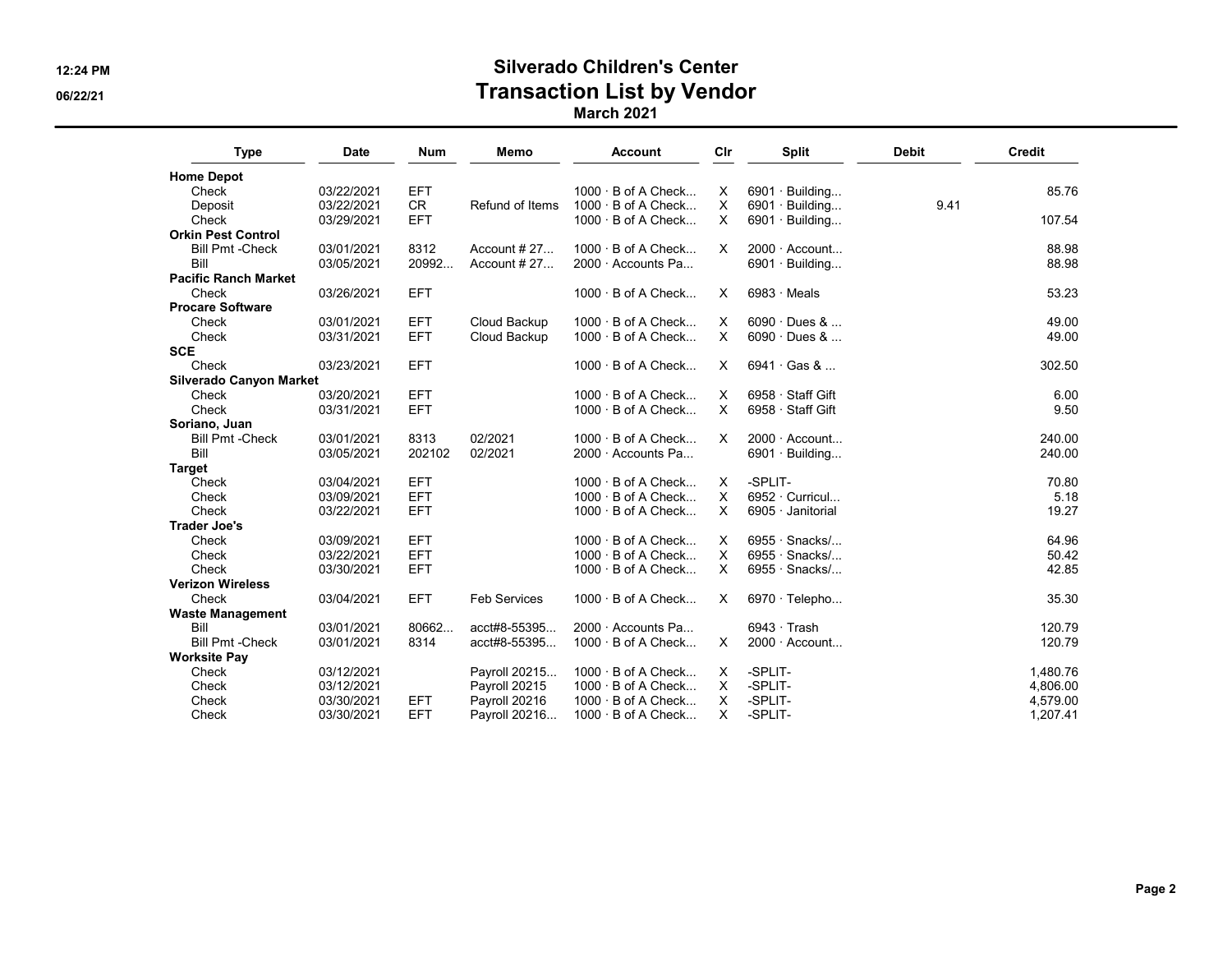## 12:22 PM Silverado Children's Center 06/22/21 Deposit Detail

March 2021

| <b>Type</b>    | Num | <b>Date</b> | Name                  | <b>Account</b>                         | <b>Amount</b>          |
|----------------|-----|-------------|-----------------------|----------------------------------------|------------------------|
| <b>Deposit</b> |     | 03/01/2021  | Townsend, Hannah      | 1000 · B of A Chec                     | 500.00                 |
|                |     |             | Townsend, Hannah      | 4090 · Tuition                         | $-500.00$              |
| <b>TOTAL</b>   |     |             |                       |                                        | $-500.00$              |
| <b>Deposit</b> |     | 03/01/2021  | Witzeman, Nicole      | 1000 B of A Chec                       | 450.00                 |
|                |     |             | Witzeman, Nicole      | $4090 \cdot$ Tuition                   | $-450.00$              |
| <b>TOTAL</b>   |     |             |                       |                                        | -450.00                |
| <b>Deposit</b> |     | 03/02/2021  | Hudson, Noah          | 1000 B of A Chec                       | 695.00                 |
|                |     |             |                       | $4090 \cdot$ Tuition                   | $-695.00$              |
| <b>TOTAL</b>   |     |             |                       |                                        | $-695.00$              |
| <b>Deposit</b> |     | 03/02/2021  | Jeffries, Kati        | 1000 B of A Chec                       | 590.00                 |
|                |     |             | Jeffries, Kati        | 4091 · Paypal Fees                     | $-590.00$              |
| <b>TOTAL</b>   |     |             |                       |                                        | $-590.00$              |
| <b>Deposit</b> |     | 03/02/2021  | <b>Blanc, Richard</b> | 1000 B of A Chec                       | 450.00                 |
|                |     |             | Blanc, Richard        | 4091 · Paypal Fees                     | $-450.00$              |
| <b>TOTAL</b>   |     |             |                       |                                        | $-450.00$              |
| <b>Deposit</b> |     | 03/02/2021  |                       | 1000 B of A Chec                       | 8,829.77               |
|                |     |             | Daum, Alyssa          | $4090 \cdot$ Tuition<br>4090 · Tuition | $-975.00$<br>$-714.07$ |
|                |     |             |                       | 4090 · Tuition                         | $-7,140.70$            |
| <b>TOTAL</b>   |     |             |                       |                                        | $-8,829.77$            |
| <b>Deposit</b> |     | 03/02/2021  | Townsend, Hannah      | $1000 \cdot B$ of A Chec               | 295.00                 |
|                |     |             | Townsend, Hannah      | 4090 · Tuition                         | $-295.00$              |
| <b>TOTAL</b>   |     |             |                       |                                        | $-295.00$              |
| <b>Deposit</b> |     | 03/03/2021  | Milburn, Eugene       | 1000 · B of A Chec                     | 575.00                 |
|                |     |             | Milburn, Eugene       | $4090 \cdot$ Tuition                   | $-575.00$              |
| <b>TOTAL</b>   |     |             |                       |                                        | $-575.00$              |
| <b>Deposit</b> |     | 03/03/2021  | Hassey, Celeste       | 1000 · B of A Chec                     | 450.00                 |
|                |     |             | Hassey, Celeste       | 4090 · Tuition                         | $-450.00$              |
| <b>TOTAL</b>   |     |             |                       |                                        | $-450.00$              |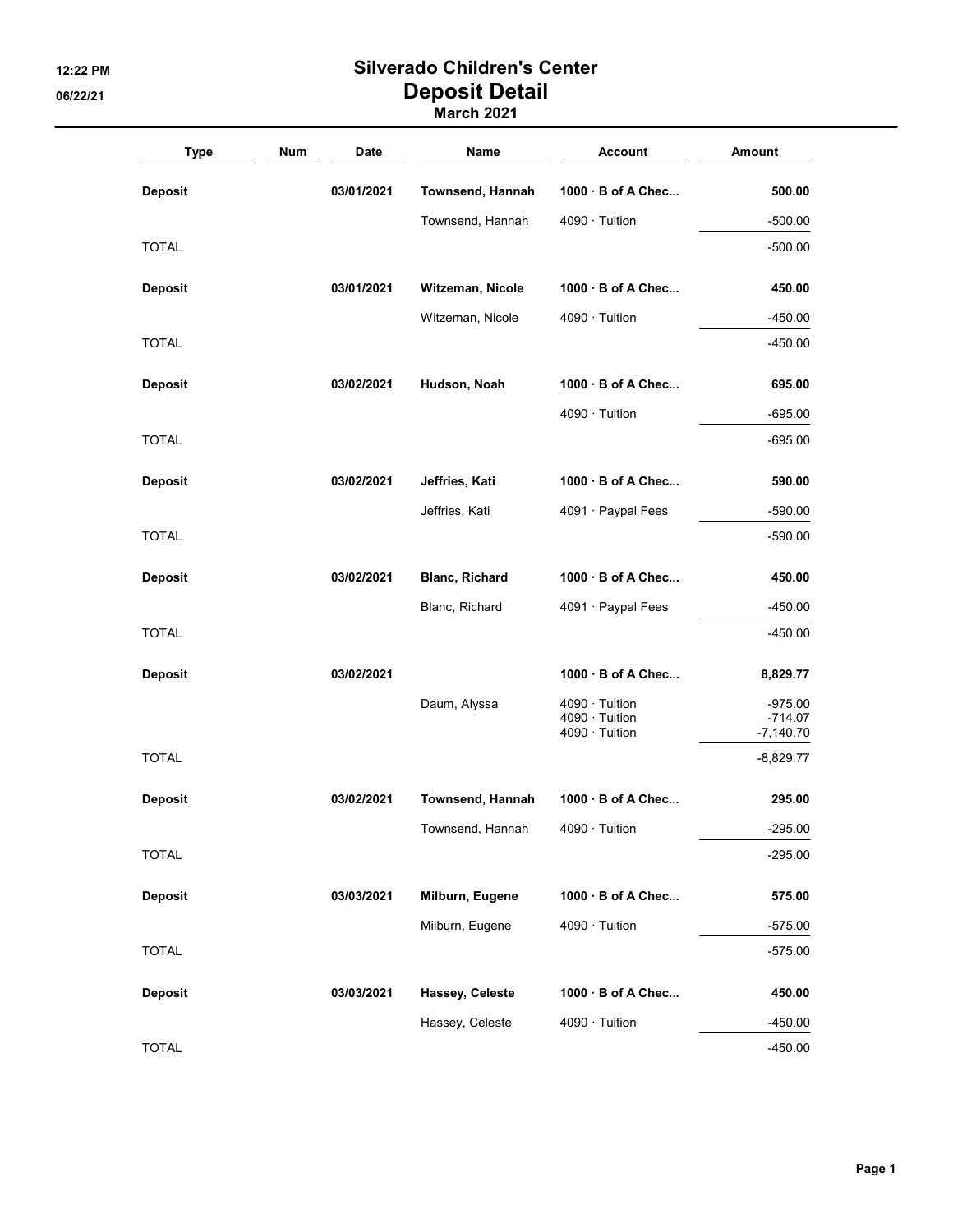## 12:22 PM Silverado Children's Center 06/22/21 Deposit Detail

| <b>Type</b>    | Num | Date       | Name                                     | Account                                    | <b>Amount</b>              |
|----------------|-----|------------|------------------------------------------|--------------------------------------------|----------------------------|
| <b>Deposit</b> |     | 03/03/2021 |                                          | $1000 \cdot B$ of A Chec                   | 856.91                     |
|                |     |            | Nishimura, Akane                         | $4080 \cdot$ Registration                  | $-100.00$                  |
|                |     |            | Nishimura, Akane<br>Shimbo, Tiffany      | 4091 · Paypal Fees<br>$4090 \cdot$ Tuition | 3.20<br>$-783.12$          |
|                |     |            | Shimbo, Tiffany                          | 4091 · Paypal Fees                         | 23.01                      |
| <b>TOTAL</b>   |     |            |                                          |                                            | -856.91                    |
| <b>Deposit</b> |     | 03/04/2021 | <b>Maloof, Rachel</b>                    | 1000 B of A Chec                           | 760.00                     |
|                |     |            | Maloof, Rachel                           | 4091 · Paypal Fees                         | $-760.00$                  |
| TOTAL          |     |            |                                          |                                            | $-760.00$                  |
| <b>Deposit</b> |     | 03/04/2021 | Dostal, Cheri                            | $1000 \cdot B$ of A Chec                   | 670.25                     |
|                |     |            | Dostal, Cheri                            | $4090 \cdot$ Tuition                       | $-690.58$                  |
|                |     |            | Dostal, Cheri                            | 4091 · Paypal Fees                         | 20.33                      |
| TOTAL          |     |            |                                          |                                            | $-670.25$                  |
| <b>Deposit</b> |     | 03/04/2021 | Landry, Allison                          | 1000 B of A Chec                           | 670.00                     |
|                |     |            | Landry, Allison                          | $4090 \cdot$ Tuition                       | $-670.00$                  |
| TOTAL          |     |            |                                          |                                            | $-670.00$                  |
| <b>Deposit</b> |     | 03/09/2021 | Moser, Janae                             | $1000$ B of A Chec                         | 550.00                     |
|                |     |            | Moser, Janae                             | $4090 \cdot$ Tuition                       | -566.74                    |
|                |     |            | Moser, Janae                             | 4091 · Paypal Fees                         | 16.74                      |
| TOTAL          |     |            |                                          |                                            | $-550.00$                  |
| <b>Deposit</b> |     | 03/09/2021 | <b>Black, Cindee</b>                     | 1000 B of A Chec                           | 600.00                     |
|                |     |            |                                          | $4090 \cdot$ Tuition                       | $-600.00$                  |
| TOTAL          |     |            |                                          |                                            | $-600.00$                  |
| <b>Deposit</b> |     | 03/09/2021 | Cisneros, Charlie                        | 1000 B of A Chec                           | 441.39                     |
|                |     |            |                                          | $4090 \cdot$ Tuition                       | -441.39                    |
| TOTAL          |     |            |                                          |                                            | $-441.39$                  |
| <b>Deposit</b> |     | 03/10/2021 |                                          | $1000 \cdot B$ of A Chec                   | 5,105.57                   |
|                |     |            | Chang, Judith                            | $4090 \cdot$ Tuition                       | -695.00                    |
|                |     |            | Kaatz, Christine                         | $4090 \cdot$ Tuition                       | $-600.00$                  |
|                |     |            | Children's Home So                       | 4090 · Tuition<br>4090 · Tuition           | $-571.20$                  |
|                |     |            | Children's Home So<br>Children's Home So | 4090 · Tuition                             | $-2,063.30$<br>$-1,176.07$ |
| <b>TOTAL</b>   |     |            |                                          |                                            | $-5,105.57$                |
|                |     |            |                                          |                                            |                            |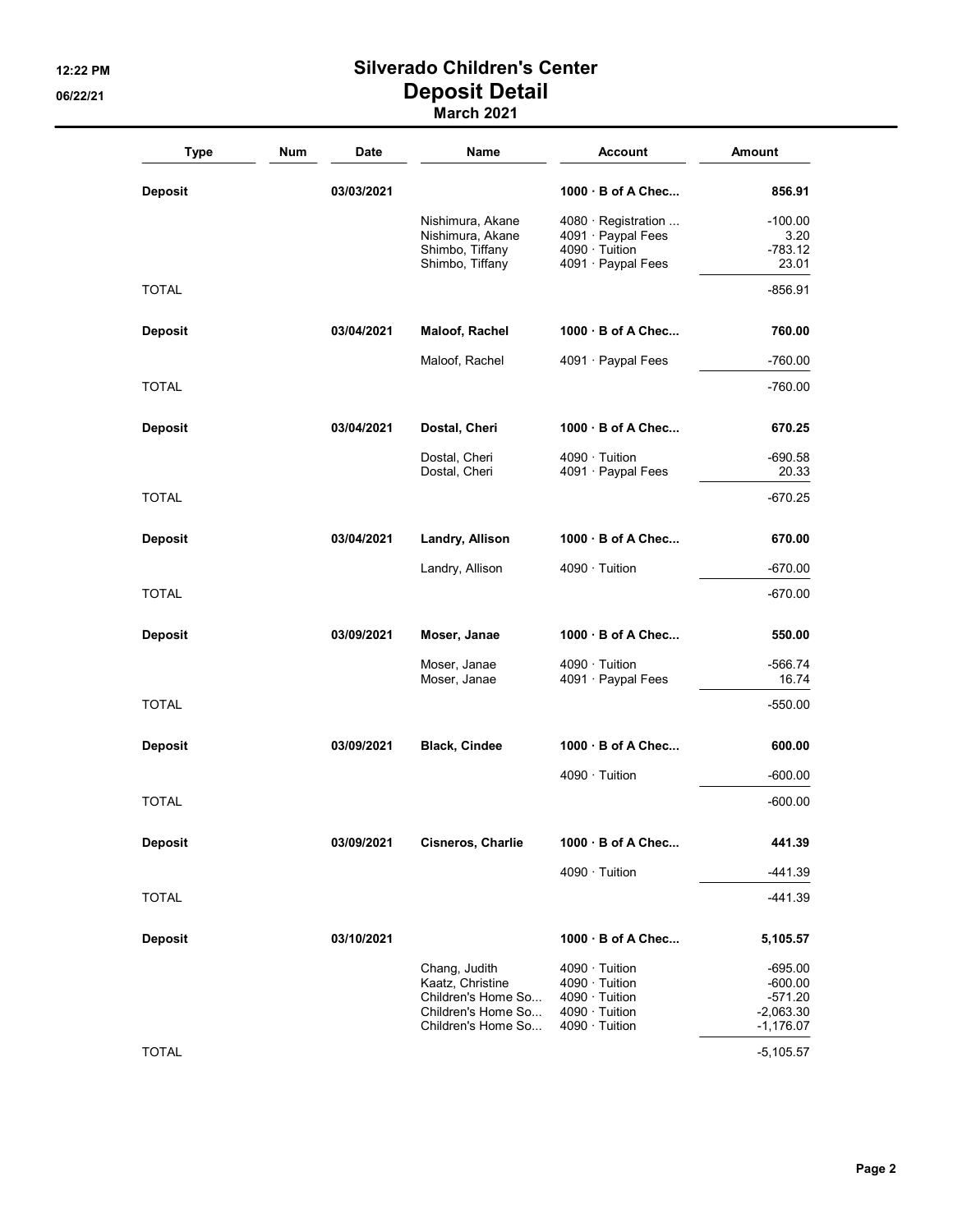#### 12:22 PM Silverado Children's Center 06/22/21 Deposit Detail March 2021

| <b>Type</b>    | Num       | <b>Date</b> | Name                                                                                                                                            | <b>Account</b>                                                                                                                                                                         | Amount                                                                                             |
|----------------|-----------|-------------|-------------------------------------------------------------------------------------------------------------------------------------------------|----------------------------------------------------------------------------------------------------------------------------------------------------------------------------------------|----------------------------------------------------------------------------------------------------|
| <b>Deposit</b> |           | 03/10/2021  |                                                                                                                                                 | $1000 \cdot B$ of A Chec                                                                                                                                                               | 1,125.00                                                                                           |
|                |           |             | Connor, Jennifer<br>Greenfield, Natalie<br>Link, Jamie                                                                                          | $4090 \cdot$ Tuition<br>$4090 \cdot$ Tuition<br>$4090 \cdot$ Tuition                                                                                                                   | $-575.00$<br>$-450.00$<br>$-100.00$                                                                |
| <b>TOTAL</b>   |           |             |                                                                                                                                                 |                                                                                                                                                                                        | $-1,125.00$                                                                                        |
| <b>Deposit</b> |           | 03/10/2021  | Golden, Lindsay                                                                                                                                 | 1000 B of A Chec                                                                                                                                                                       | 1,277.50                                                                                           |
|                |           |             |                                                                                                                                                 | $4090 \cdot$ Tuition                                                                                                                                                                   | $-1,277.50$                                                                                        |
| <b>TOTAL</b>   |           |             |                                                                                                                                                 |                                                                                                                                                                                        | $-1,277.50$                                                                                        |
| <b>Deposit</b> |           | 03/12/2021  | Dey, Puja                                                                                                                                       | $1000 \cdot B$ of A Chec                                                                                                                                                               | 575.00                                                                                             |
|                |           |             |                                                                                                                                                 | $4090 \cdot$ Tuition                                                                                                                                                                   | $-575.00$                                                                                          |
| <b>TOTAL</b>   |           |             |                                                                                                                                                 |                                                                                                                                                                                        | $-575.00$                                                                                          |
| <b>Deposit</b> | TRAN      | 03/12/2021  | <b>Bank of America</b>                                                                                                                          | $1000 \cdot B$ of A Chec                                                                                                                                                               | 5,000.00                                                                                           |
|                |           |             |                                                                                                                                                 | 1030 · Bus. Savings                                                                                                                                                                    | $-5,000.00$                                                                                        |
| <b>TOTAL</b>   |           |             |                                                                                                                                                 |                                                                                                                                                                                        | $-5,000.00$                                                                                        |
| <b>Deposit</b> | <b>CR</b> | 03/22/2021  | <b>Home Depot</b>                                                                                                                               | $1000 \cdot B$ of A Chec                                                                                                                                                               | 9.41                                                                                               |
|                |           |             |                                                                                                                                                 | 6901 · Building/Grou                                                                                                                                                                   | $-9.41$                                                                                            |
| <b>TOTAL</b>   |           |             |                                                                                                                                                 |                                                                                                                                                                                        | $-9.41$                                                                                            |
| <b>Deposit</b> |           | 03/23/2021  |                                                                                                                                                 | $1000 \cdot B$ of A Chec                                                                                                                                                               | 2,178.37                                                                                           |
|                |           |             | Gheith Chakmakchi<br>Reiss, Jaymee<br>Kari Beiter<br>Rebecca Berkowitz<br>Quezada, Jenna<br>Bey, Breeana<br>Hammett, Kaylee<br>Spradlin, Amanda | 4080 · Registration<br>$4090 \cdot$ Tuition<br>4080 · Registration<br>4080 · Registration<br>4080 · Registration<br>4080 · Registration<br>$4090 \cdot$ Tuition<br>4080 · Registration | $-100.00$<br>$-900.00$<br>$-100.00$<br>$-100.00$<br>$-100.00$<br>$-100.00$<br>-678.37<br>$-100.00$ |
| <b>TOTAL</b>   |           |             |                                                                                                                                                 |                                                                                                                                                                                        | $-2,178.37$                                                                                        |
| <b>Deposit</b> | CR        | 03/23/2021  | <b>Dunn-Edwards</b>                                                                                                                             | 1000 B of A Chec                                                                                                                                                                       | 160.62                                                                                             |
|                |           |             |                                                                                                                                                 | 6900 · Repairs & Mtce                                                                                                                                                                  | $-160.62$                                                                                          |
| <b>TOTAL</b>   |           |             |                                                                                                                                                 |                                                                                                                                                                                        | $-160.62$                                                                                          |
| <b>Deposit</b> | Dep       | 03/23/2021  | Nishimura, Akane                                                                                                                                | 1000 · B of A Chec                                                                                                                                                                     | 250.00                                                                                             |
|                |           |             |                                                                                                                                                 | 4090 · Tuition                                                                                                                                                                         | $-250.00$                                                                                          |
| <b>TOTAL</b>   |           |             |                                                                                                                                                 |                                                                                                                                                                                        | $-250.00$                                                                                          |